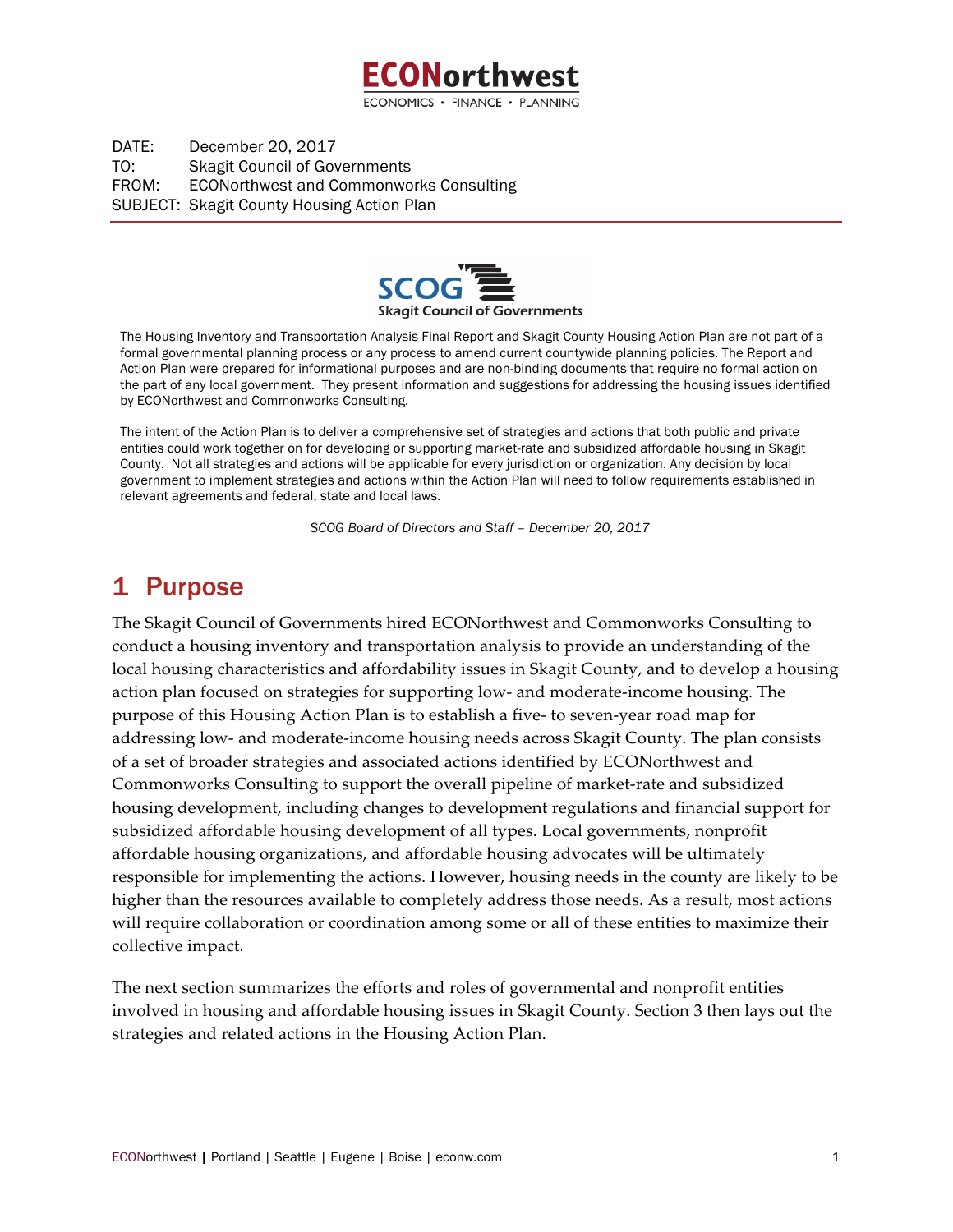# 2 Current Housing Efforts and Roles

The Housing Action Plan is focused on strategies and actions for organizations with roles and responsibilities for regulating, funding, developing, or supporting market-rate and subsidized affordable housing in Skagit County. To support the development of housing affordable to the full range of community needs, the plan focuses on strategies in two principal areas:

- Land use planning and regulation: These roles are the responsibility of local government.
- The production and preservation of housing, particularly housing the private market cannot afford to create. This involves local nonprofit/public agency entrepreneurs (including housing authorities), their private sector and faith-based supporters/advocates, and public entities that provide financial, planning and capacitydevelopment assistance.

Private sector developers also have an important role in the local housing market and will be affected by several of the actions in the plan. However, this plan focuses primarily on actions for the local nonprofits, public agency entrepreneurs, affordable housing advocates, and local government. The list below includes entities with a role in implementing the Housing Action Plan and their current efforts.

### Skagit Council of Governments

SCOG staff has participated in the region's evolving discussion on housing and affordability over the past couple of years. SCOG coordinates standing committees composed of member jurisdictions related to transportation and land use issues in Skagit County, including a Growth Management Act Steering Committee and a Growth Management Act Technical Advisory Committee.

### Cities and Towns

All incorporated cities and towns within Skagit County have a role in housing development through their regulatory authority and permitting process. Many of the actions in the plan are particularly focused on actions and roles of cities, incorporated areas with populations greater than 1,000, which include Anacortes, Burlington, Mount Vernon, and Sedro-Woolley. Cities are already taking action to modify their development regulations, such as adopting density bonuses tied to the creation of affordable housing, allowing or assisting with the creation of accessory dwelling units, or making code changes.

In addition, cities and towns (which include incorporated areas with populations less 1,000) can provide funding support for subsidized affordable housing through their general fund or a dedicated funding source such as a special property tax levy.

Two cities—Anacortes and Mount Vernon—also receive an annual allocation of federal Community Development Block Grant (CDBG) funds directly from the US Department of Housing and Urban Development because they qualify as "entitlement communities" under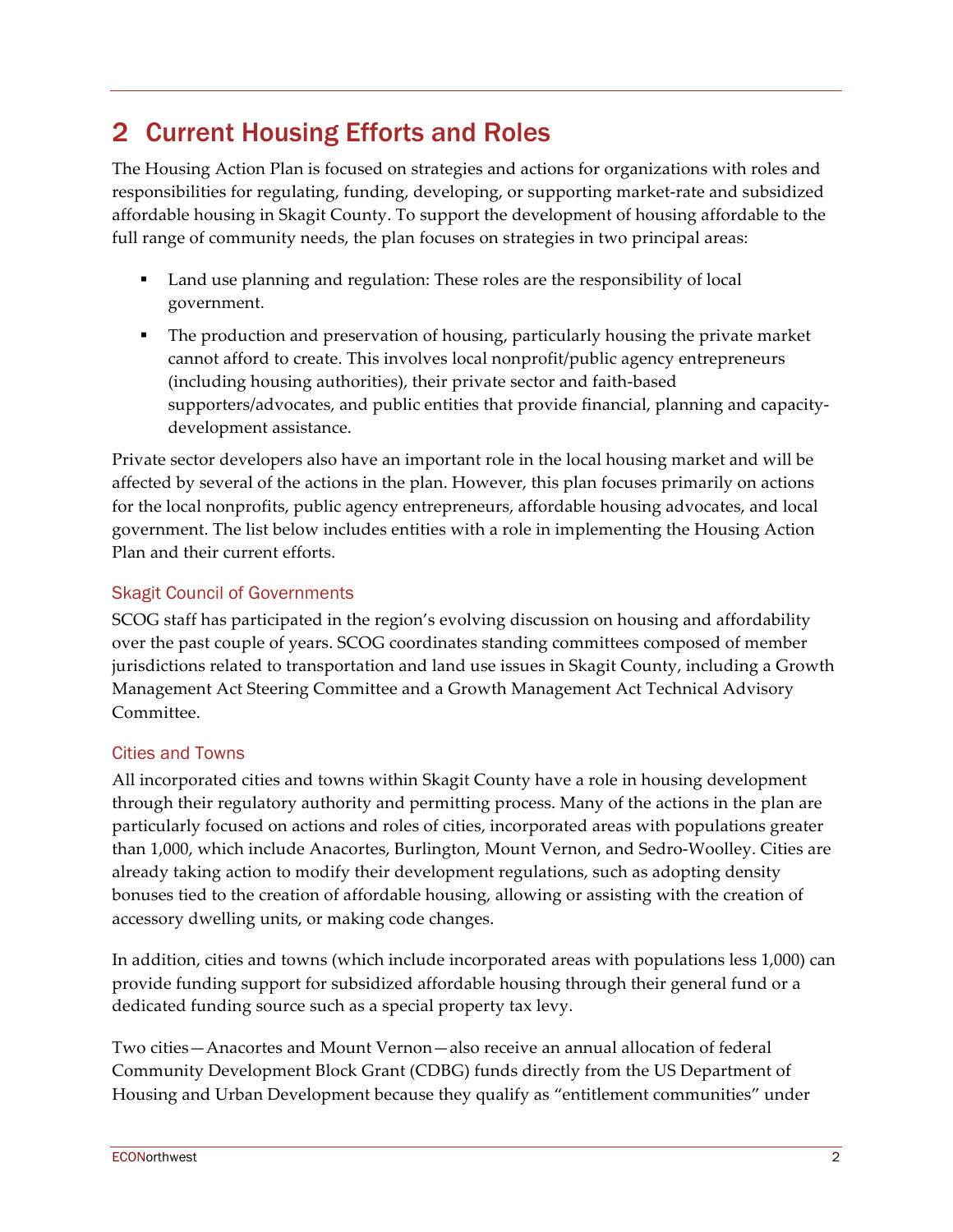federal law. In recent years Anacortes has received approximately \$85,000 to \$90,000 in CDBG funds annually and allocated the funds to a variety of eligible uses, including housing rehabilitation/preservation, public services, and infrastructure improvements. Mount Vernon has received approximately \$300,000 annually and allocated the funds to flood hazard mitigation, public services, housing rehabilitation, homeownership assistance, and land acquisition/predevelopment for new rental housing.

### Skagit County

Skagit County has roles in both the land use regulatory responsibilities (primarily through the Planning and Development Services Department) and support for subsidized affordable housing production (primarily through Skagit County Public Health, which is dealt with in more detail below). The County has land use regulatory authority and planning responsibilities for unincorporated parts of Skagit County, both in rural areas and unincorporated Urban Growth Areas. The County also makes decisions about how county-owned land is used, potentially including housing development.

#### Skagit County Public Health

Skagit County concentrates its subsidized affordable housing work in the Department of Public Health (Skagit County Public Health). This department's involvement has provided substantial visibility, coherence and leadership around affordable housing efforts in the county. Their role includes:

- § Planning and orchestrating: *Building a Skagit County Affordable Housing Strategy (2013 and 2016 update)* addressed the key ingredients of affordable housing development: funding, policies and capacity. Skagit County Public Health coordinates the implementation of the strategy and fosters stakeholder engagement. The Action Plan below is intended to build on this work and align land use planning initiatives to better enable and support affordable housing development.
- Federal and local resource coordination: Skagit County Public Health is the lead-agency for the Tri-County HOME Consortium. They coordinate planning and community engagement activities and administer the programs.
- § Economic development funds: Skagit County also helped to create a \$100,000 pool of local economic development funds to pay for public facility costs (impact and utility connection fees) related to the construction of affordable homes in Skagit County. This fund has been used to support affordable homeownership development in Skagit County.
- § Skagit County Homeownership Assistance Project: Funded by a \$750,000 federal Community Development Block Grant allocation from the Washington State Department of Commerce, the Skagit County Homeownership Assistance Project is administered by Skagit County Public Health. It works closely with five nonprofits to provide down payment and closing cost funds to qualified low- and moderate-income homebuyers in Island, Skagit and Whatcom counties.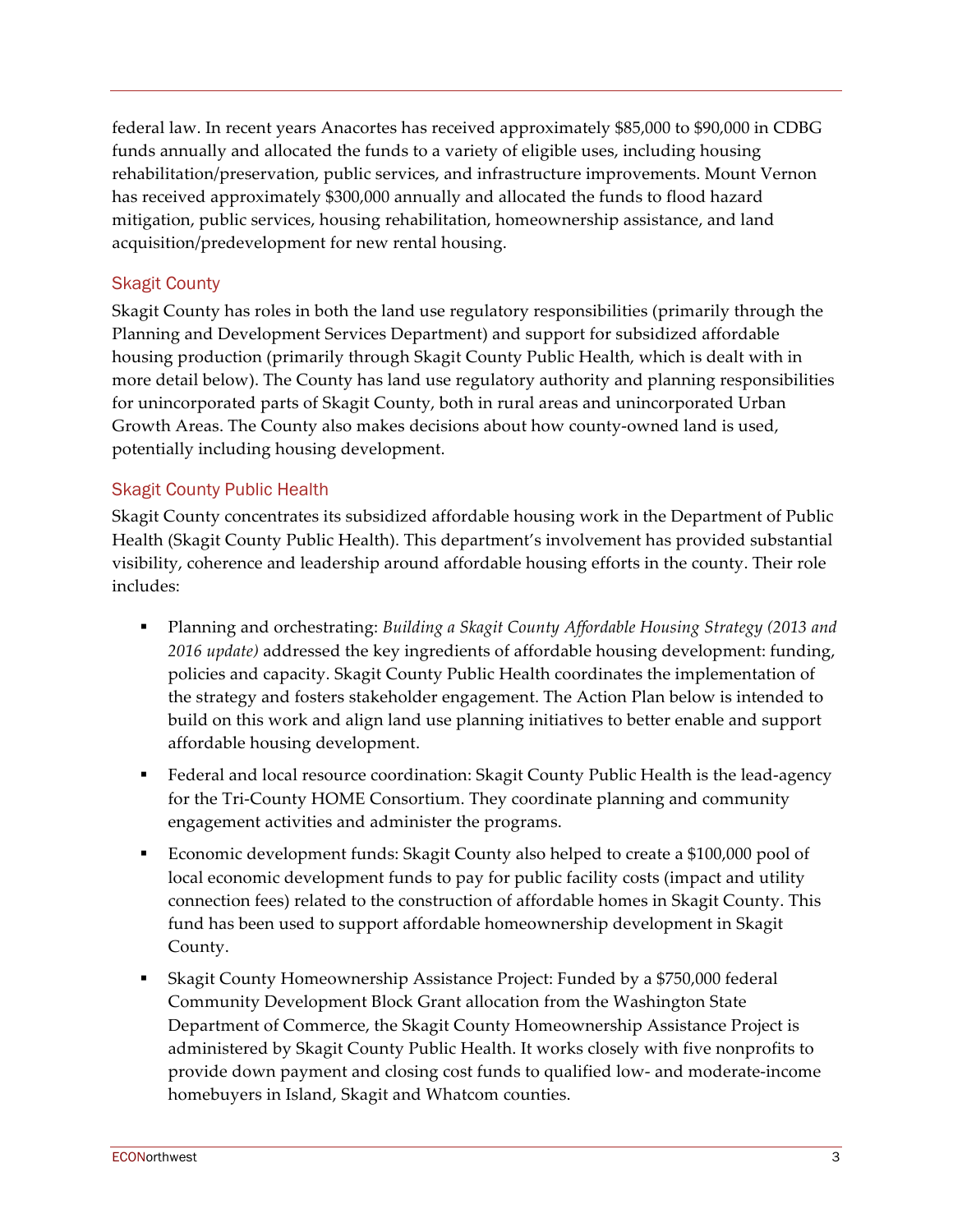- Community and stakeholder engagement: Skagit County Public Health led a major public campaign to elevate the visibility and importance of affordable housing development. They brought together diverse stakeholders, produced reports and publications, and established a Housing Affordability Leadership Group with three subcommittees: Permanent Supportive Housing, Quality Multifamily Housing and Homeless Services.
- Preservation assessment: Skagit County Public Health assessed the inventory of housing units at risk of losing their affordability restrictions through 2024. It identified nine properties that have lost or at risk of losing affordability restrictions and is working with key stakeholders to develop strategies to preserve affordability.

### Skagit County Consortium for the Tri- County Plan

The Consortium consists of 19 municipalities in three counties (Skagit, Island and Whatcom) that agreed to join the Consortium through signing on to an Interlocal Cooperation Agreement establishing the Consortium (Skagit County Interlocal Agreement No. C20140290). The lead entity and administrator of the Consortium is Skagit County through Skagit County Public Health.

The Consortium has a three-year Consolidated Plan 2015-17 that describes housing and community development needs and how federal and other resources are to be used to address them. Annual Action Plans provide a budget for HOME Investment Partnerships (HOME) program funds—currently approximately \$600,000 per year. The Consolidated Annual Performance and Evaluation Report (CAPER) is the report back to the community on the use of funds.

HOME resources are currently used to support two programs, in addition to allowed administrative and planning costs:

- Tenant-Based Rental Assistance: Short-term rental assistance for homeless households prioritized for re-housing through each county's coordinated entry program.
- Homebuyer Assistance: Assistance to low- and moderate-income homebuyers purchasing homes through a community land trust model using shared equity and longterm affordability programs.

## Nonprofit Affordable Housing Providers, Housing Authorities, and Tribes

Key affordable housing developers and owners in Skagit County include:

- Local Housing Authorities:
	- § **Housing Authority of Skagit County**: Multipurpose housing authority that develops and owns affordable rental housing (multiple properties in Skagit County), manages Housing Choice voucher program, and manages weatherization funds. Serves Skagit and San Juan Counties.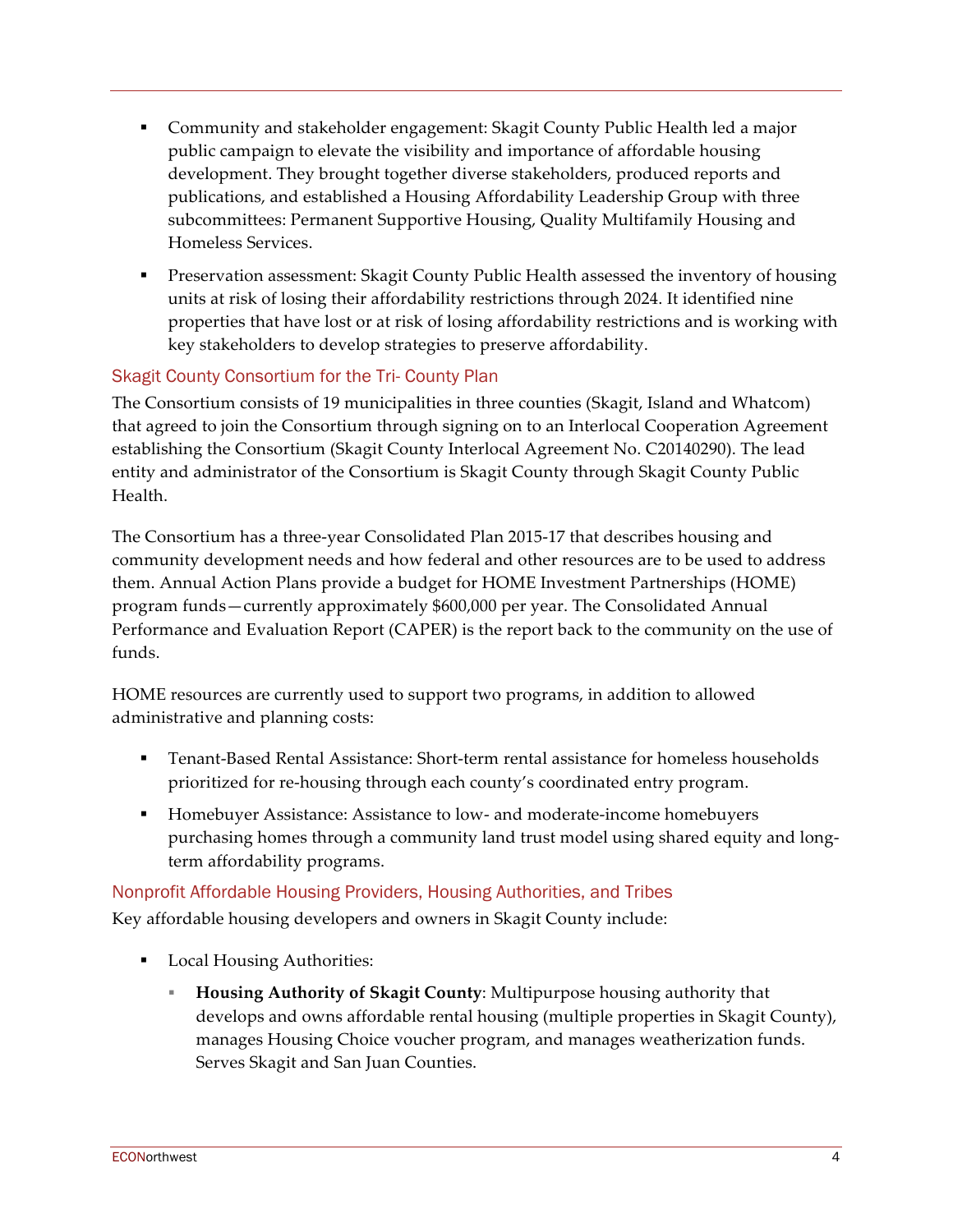- § **Housing Authority of Anacortes**: Owns and manages 182 units of subsidized housing in Anacortes. Their properties include senior/disabled housing and scattered-site family housing.
- § **Sedro-Woolley Housing Authority:** Owner of 80 units of subsidized housing in Sedro-Woolley. One property consists of townhouse apartments for families, and the other provides one-bedroom units for senior/disabled adults.
- Local Nonprofits:
	- § **Community Action of Skagit County**: Provides a wide range of anti-poverty services, and serves as the single point of entry for homeless families and individuals. Interested in exploring possibilities for undertaking affordable housing development.
	- § **Salem Village**: Owns and operates an affordable rental housing development for seniors in Skagit County.
	- **Skagit Council Housing:** Owns and operates an affordable rental housing development for seniors in Skagit County.
	- **Anacortes Family Center:** Provides transitional housing and services to homeless women, children and families in Anacortes. Interested in undertaking affordable rental housing development.
	- § **Home Trust of Skagit**: Provides permanently affordable homeownership housing through a land trust model.
	- § **Skagit Habitat for Humanity**: Develops deeply affordable homeownership opportunities for families using the national Habitat for Humanity partnership model.
	- § **Whatcom-Skagit Housing:** Assists limited income families with building their own homes in eligible areas of the two counties through the Rural Development Self Help Housing Program and 502 Rural Housing Loans.
- Regional or Statewide Nonprofits:
	- § **Mercy Housing Northwest**: Owns and operates 59 properties throughout 22 counties in Washington and Idaho. Currently owns and operates three senior and two multifamily properties in Skagit County.
	- § **Catholic Housing Services of Western Washington**: Provides a wide range of services and housing for low-income and vulnerable households in Western Washington. Currently owns five properties in Skagit County for farmworkers and their families.
	- § **Low Income Housing Institute**: Currently serves six counties in Western Washington: King, Snohomish, Island, Pierce, Thurston and Kitsap. Does not yet have any properties in Skagit County but expressed interest in exploring opportunities.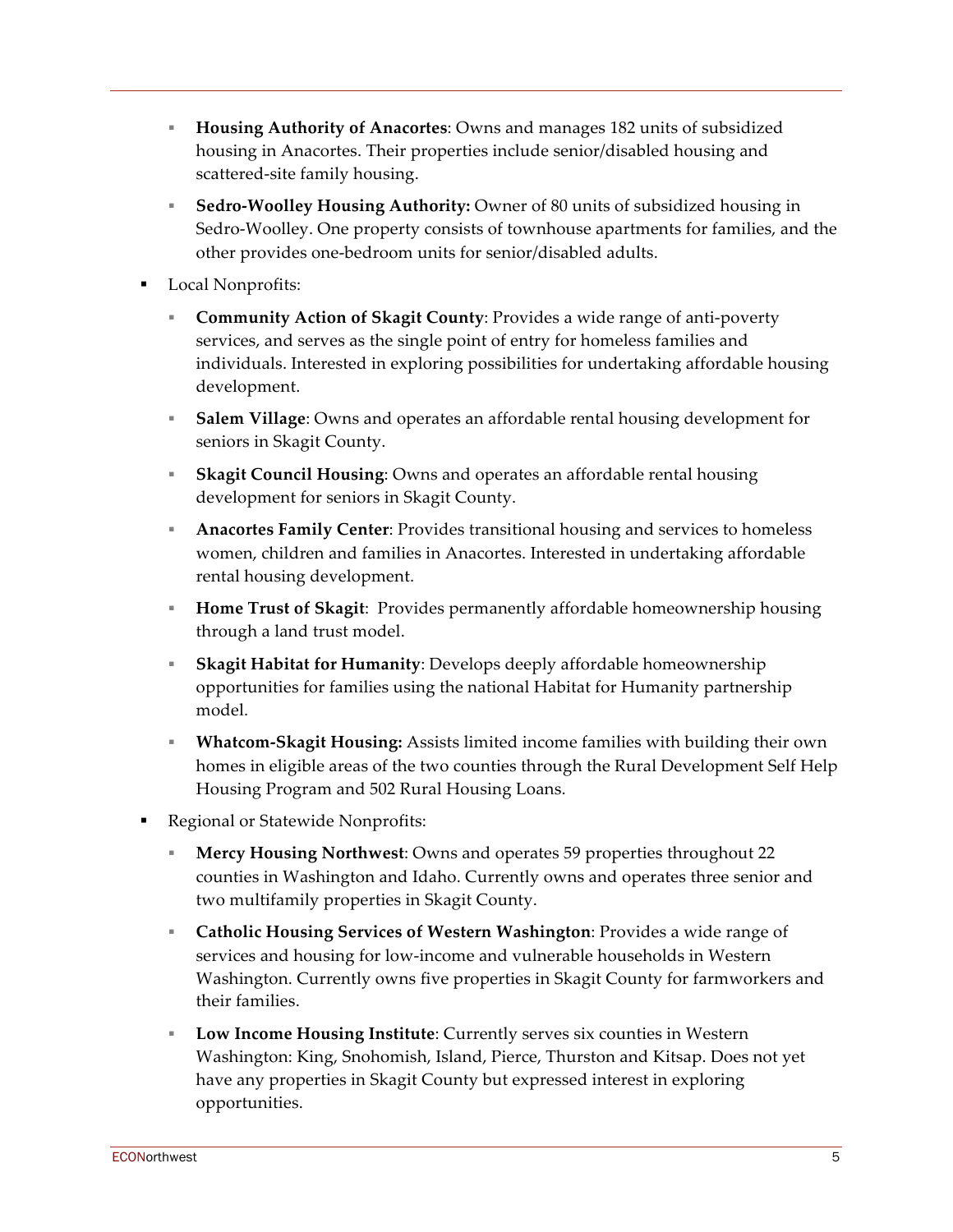- § **Compass Health:** Offers housing assistance to over 500 individuals in Snohomish, Skagit, and Island counties (with over 500 on a waitlist) through a variety of programs including housing subsidies, peer support and case management, and partnership with other local housing assistance organizations to expedite housing support.
- **Pioneer Human Services:** Serves people released from prison or jail in Washington State and those in recovery from addiction. Does not currently own housing in Skagit County but expressed interest in expanding programs and housing that supports criminal justice population either directly or indirectly.
- § Tribes:
	- § **Samish Indian Nation**: Provides down payment assistance, home repair, rental assistance and related services to qualified tribal members.
	- **Exampler Skagit Indian Tribe:** Offers low rent apartments with preferences for seniors.
	- § **Sauk-Suiattle Indian Tribe:** Provides housing assistance programs to eligible families residing in Skagit, Snohomish, King, and Pierce Counties. Current programs include tenant-based rental assistance, low-rent housing, homebuyer (1937 Act Housing), and a home repair loan program.
	- § **Swinomish Indian Tribal Community:** Through the Swinomish Housing Authority, provides affordable rental and homebuyer units for income qualified members of the Swinomish Tribe on the Swinomish Reservation and in the Town of La Conner.

# Local Resources for Subsidized Rental Housing Development

Nonprofit housing developers are entrepreneurs that combine funds from many different sources (e.g., federal, state and local public funds; foundation investments; business, faith-based and individual contributions) to create and operate housing that is affordable at price ranges not typically provided by the private housing market. To undertake this work, organizations require two kinds of support: 1) financial assistance that supports their organizational capacity to develop and manage projects over the long term, and 2) financial assistance that supports the initial development of projects and then, if they house extremely low-income households, subsides services and rents once they are built. While organizations find financial support from many different sources, including earned income from doing development, local governments (city, town, county and region) have an important role in supporting this work, both as channels for federal and state resources and through potential contributions.

Skagit County has reached a crossroads in terms of the future of affordable housing development. Through the recent convenings and public information campaigns, community awareness has been built about the need for more affordable housing, but financial resources are a constant constraint for all organizations. Led principally by Skagit County Public Health and SCOG, the County is now tapping into the available state and federal funding sources (e.g., HOME, competitive CDBG funds) available to support local efforts. The Skagit County Housing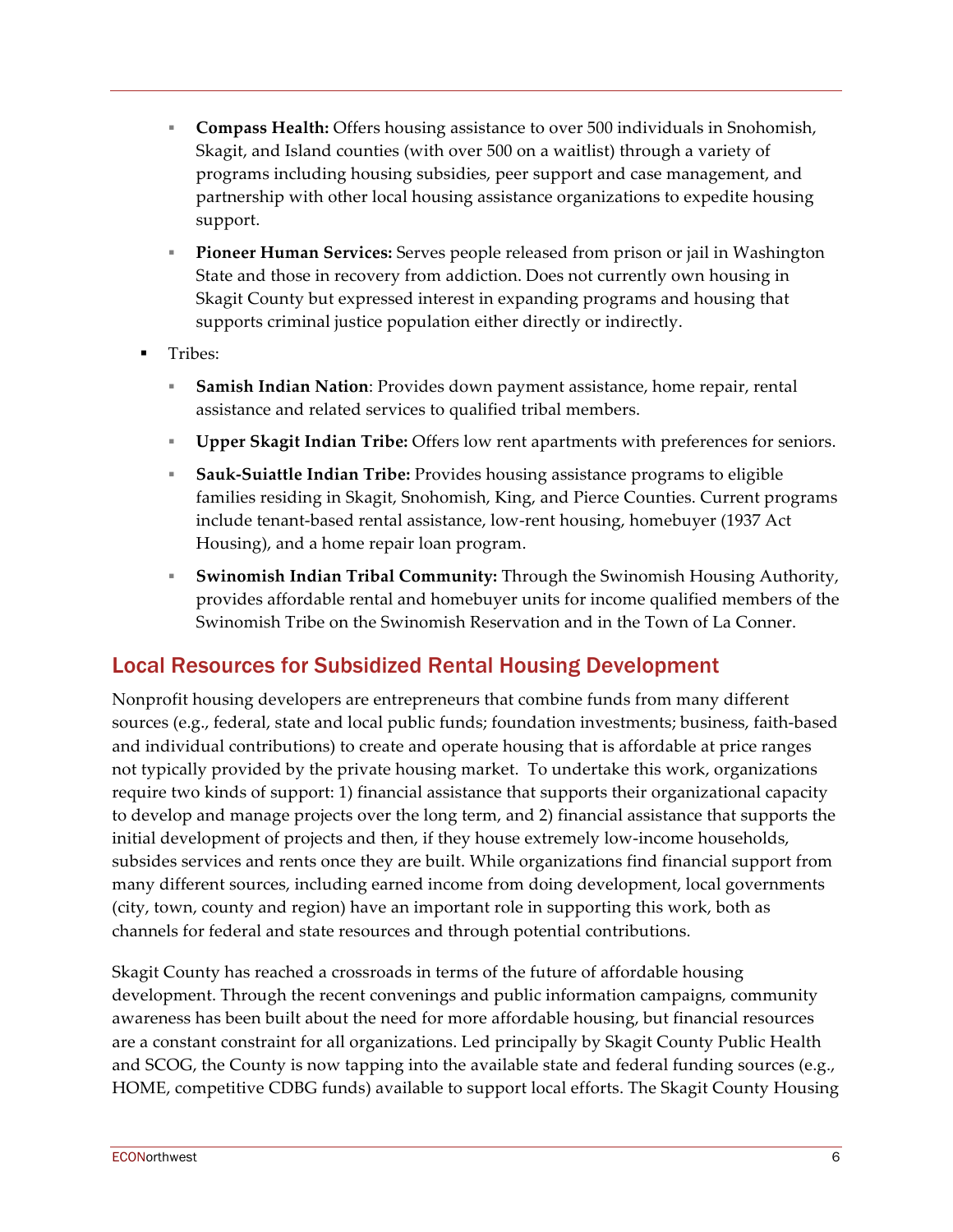Authority is also accessing the most reasonably available federal resources for housing development. Local nonprofits have begun to work together, but lack the capital and, in some cases, capacity to initiate development. Regional and statewide nonprofits have expressed interest in doing development in the county, but lack gap funding needed to proceed. Thus, one of the remaining options to ramp up production now is more local funding. One of the principal opportunity that lies ahead is obtaining voter approval for a levy to support affordable housing development.

The matrix below shows the types of resources that nonprofit developers often need from local sources. The matrix takes into account the resources that these nonprofits can access from other sources, including state and federal programs and the revenue from rent.

| Local Resources Needed for Affordable Housing Development |                                                                                                                                                                 |                                                                                                                                       |
|-----------------------------------------------------------|-----------------------------------------------------------------------------------------------------------------------------------------------------------------|---------------------------------------------------------------------------------------------------------------------------------------|
|                                                           | One-Time or Occasional                                                                                                                                          | Ongoing                                                                                                                               |
| <b>Organizational Capacity-Related</b>                    | Initial capacity development<br>Occasional technical assistance<br>٠                                                                                            | Operating support for:<br>Maintaining development<br>capacity in-house<br>Ongoing portfolio management                                |
| <b>Housing Project-Related</b>                            | Predevelopment funds for project<br>start-up, including A & E, site<br>control, geotechnical,<br>environmental<br>Gap financing (this can be a<br>large number) | Depending on the resident population<br>served, funds may be needed for:<br>supplementing rental income<br>supporting needed services |

It is recommended that local affordable housing stakeholders develop an initial cost estimate for the funds needed to support rental housing development. The cost estimate should consider two phases: a ramp up phase of three years that focuses on local capacity development, tapping into regional and statewide housing development capacity and prototype new project development, and a second phase of seven years that represents a period of sequenced development activity and asset management.

The initial phase should focus on funding these needs:

- Organizational Capacity-Related: Initial capacity development
- Housing Project-Related: Predevelopment funds and gap financing. During this phase, meet the need for ongoing rent supplements for extremely low-income households by removing barriers to project-basing Housing Choice Vouchers.

The second phase should address these needs:

- § Organizational Capacity-Related: Occasional technical assistance and operating support for maintaining development capacity and undertaking asset management.
- § Housing Project-Related: Predevelopment funds and gap financing. As needed, add funds to supplement rental income and to provide resident services.

This section has focused on subsidized rental housing development because that is where the greatest urgency resides currently. Providing access to affordable homeownership is also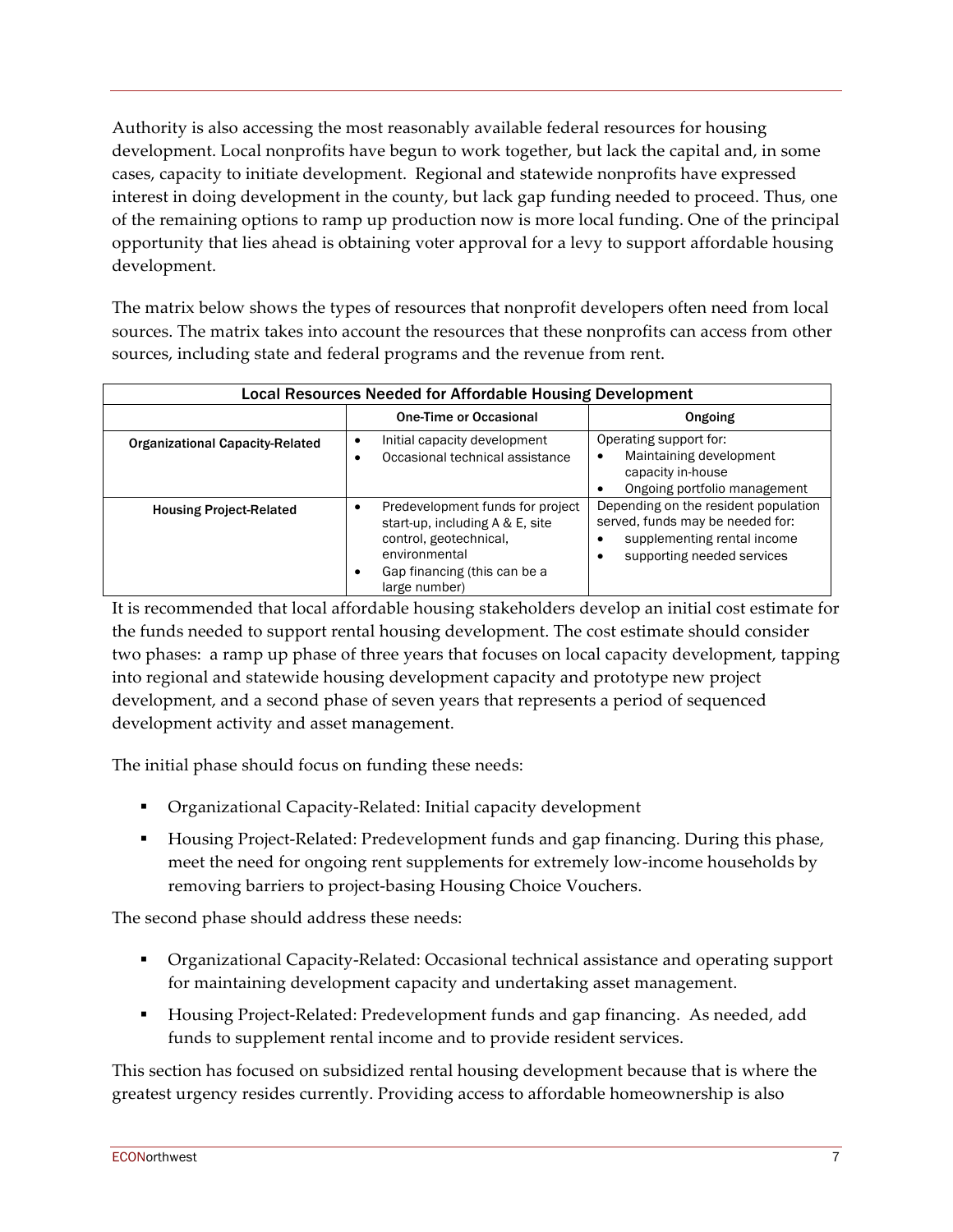important because it provides households with an opportunity to build assets and wealth and ensures housing stability. Currently, HOME funds are used to support affordable homeownership by providing operating support and project-related funds. Local economic development funds are used to assist with utility impact and connection fees associated with building homes for low-income homebuyers. While more funding is needed to increase the pace of housing development for low income homebuyers and to support affordable homeownership, an even more critical need is funding for affordable rental housing for the county's most vulnerable residents.

Individual strategies for developing and deploying local sources for subsidized rental housing are integrated into the Skagit County Housing Action Plan that follows.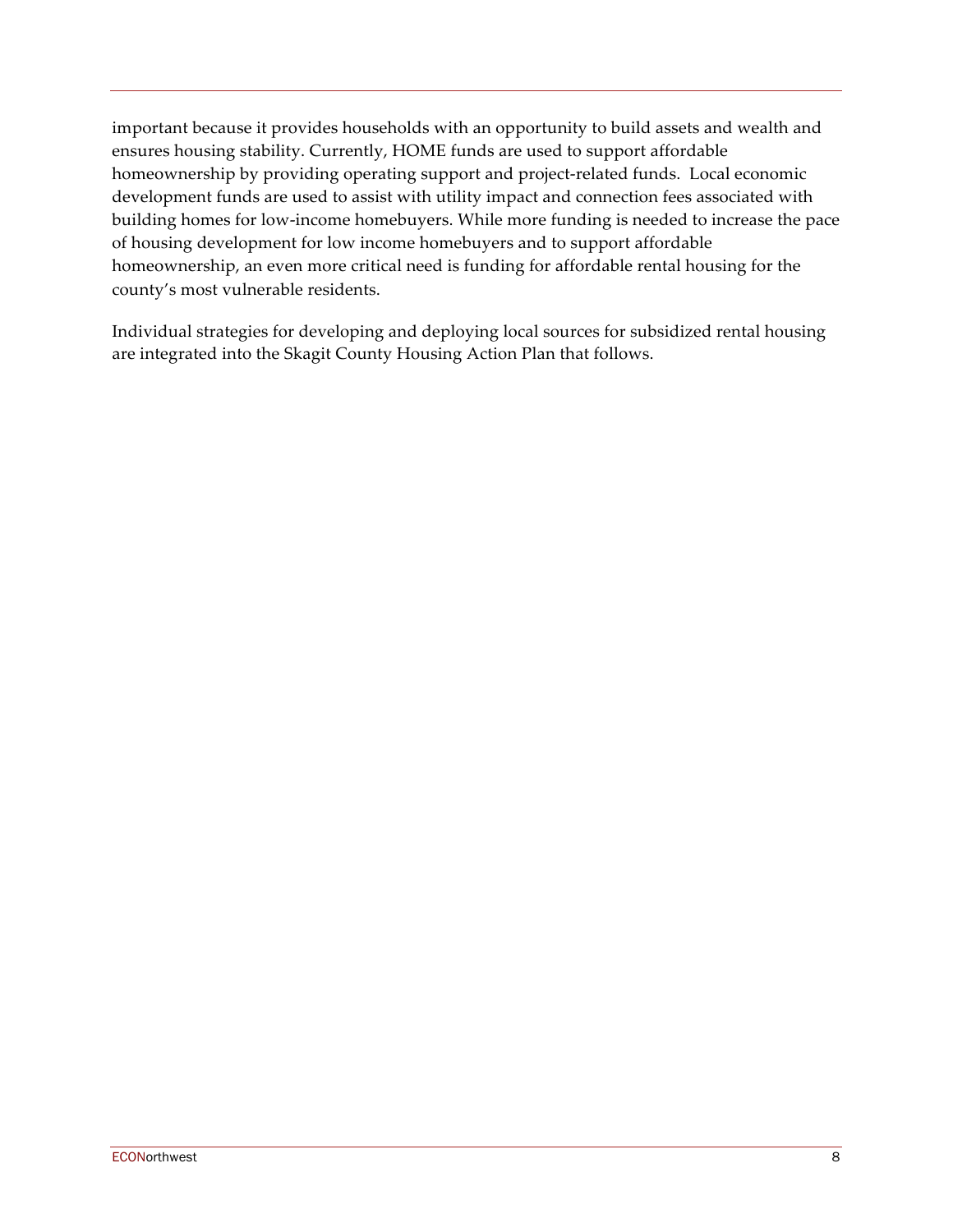# 3 Skagit County Housing Action Plan

The Housing Inventory and Transportation Analysis analyzed and developed an inventory of the current housing market in Skagit County and conducted numerous interviews and focus groups with public sector, private sector, and non-profit stakeholders involved in housing development in Skagit County. Based on this analysis and discussions with stakeholders, the analysis identified barriers to the development of subsidized affordable and market-rate housing in Skagit County. To overcome these barriers and address low- and moderate-income housing issues in the county the Housing Action Plan focuses on five strategies:

- § **Strategy 1** Facilitate Development of Market-rate and Subsidized Affordable Housing
- **Strategy 2** Build Local Organizational Capacity to Develop Subsidized Affordable Housing
- § **Strategy 3** Address Funding Needs to Support Subsidized Affordable Rental Housing Development and Operation
- § **Strategy 4**  Support Housing Rehabilitation and Preservation
- § **Strategy 5**  Continue to Support Affordable Homeownership Development

Under each of these strategies are specific actions to implement the strategy. The actions address findings from the analysis and stakeholder outreach, and identify **what** needs to be done, **how** the action can be accomplished, **who** the responsible entities are for implementing the action, and **when** the action should take place and sequenced with other actions.

It is important to note that **not all actions will be applicable for every jurisdiction or organization**. Some jurisdictions may already be pursuing similar actions. For implementation, specific next steps for individual organizations depends on who the lead organization is and the timeline of the specific action item. All organizations should continue to build and maintain partnerships.

As the regional planning organization, SCOG's role may include tracking these efforts and continuing to play a role as a convener. The County, cities, and towns should integrate the applicable action items into their work programs over the next several years and coordinate new actions with their current actions related to housing issues. Nonprofit organizations should prioritize and align their efforts and funds to address the relevant action items as well.

The following sections detail the strategies and actions for the Skagit County Housing Action Plan.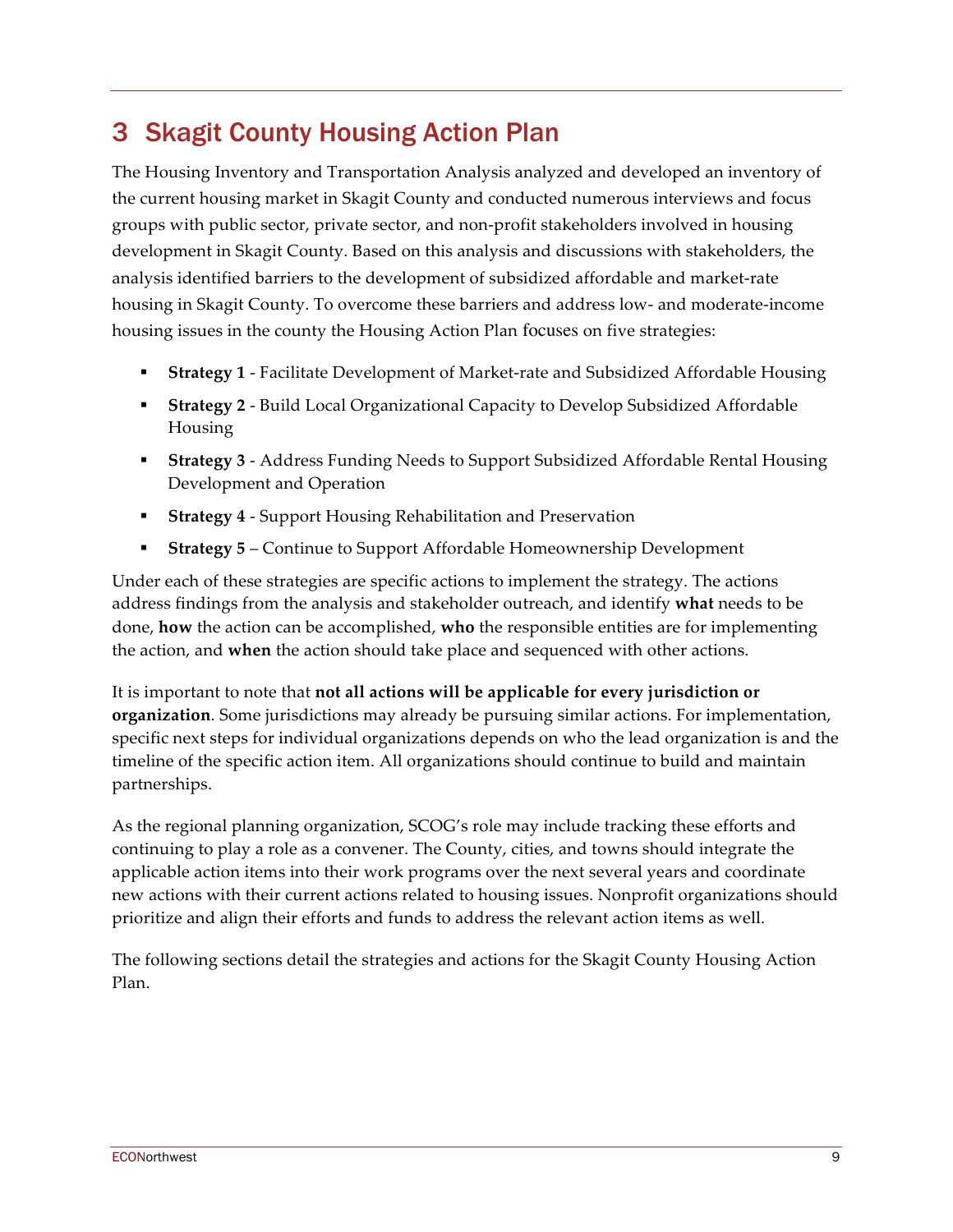# Strategy 1 – Facilitate Development of Market-rate and Subsidized Affordable Housing

The private market does not currently produce enough housing that is affordable for low- and moderate-income households. The development of subsidized affordable housing in urban areas is also a challenge due to the lack of sizable, vacant developable sites and lack of financial and organizational capacity.

Actions that help increase the types of housing of all types built in the region – particularly those types that are smaller, can be built more cost-effectively, and can be built in infill areas – can ensure an existing stock and pipeline of affordable and market-rate options for residents in the future.

### Action 1.1: Implement a consistent and comparable countywide buildable lands inventory

**Barrier:** Different methods and assumptions used in conducting buildable land inventories makes it difficult to compare the housing capacity between cities. As a result, it is also difficult to know the overall capacity for additional single-family and multifamily housing within the county.

- § **What:** Establish a buildable land inventory (BLI) for UGAs (both incorporated and unincorporated) in the county based on a common methodology, implementation, and assumptions to understand the potential supply of developable sites that allow singlefamily and multifamily housing.
- § **How:** Start a process for cities and the County to review current methods and assumptions and then develop a common methodology and assumptions for how BLIs are conducted for all jurisdictions in the county in the future. The Growth Management Act Technical Advisory Committee could serve as the forum for this process. Individual cities will then have to update their BLI by a certain date.
- § **Who:** This process can be coordinated by SCOG and the GMA Technical Advisory Committee as part of the comprehensive plan update process.
	- Lead: Growth Management Act Steering Committee
	- Partners: Cities and towns, Skagit County, SCOG
- § **When:** 3-5 years at least one year before the next comprehensive plan update.

#### Action 1.2: Create and coordinate housing element implementation actions

**Barrier:** Comprehensive Plan Housing Element policies typically do not have any specified implementation action items associated with the policies. There may be value in regional coordination on specific housing action. These defined work programs need not live in the Comprehensive Plan, but could be referenced as an outside operational plan that is updated periodically.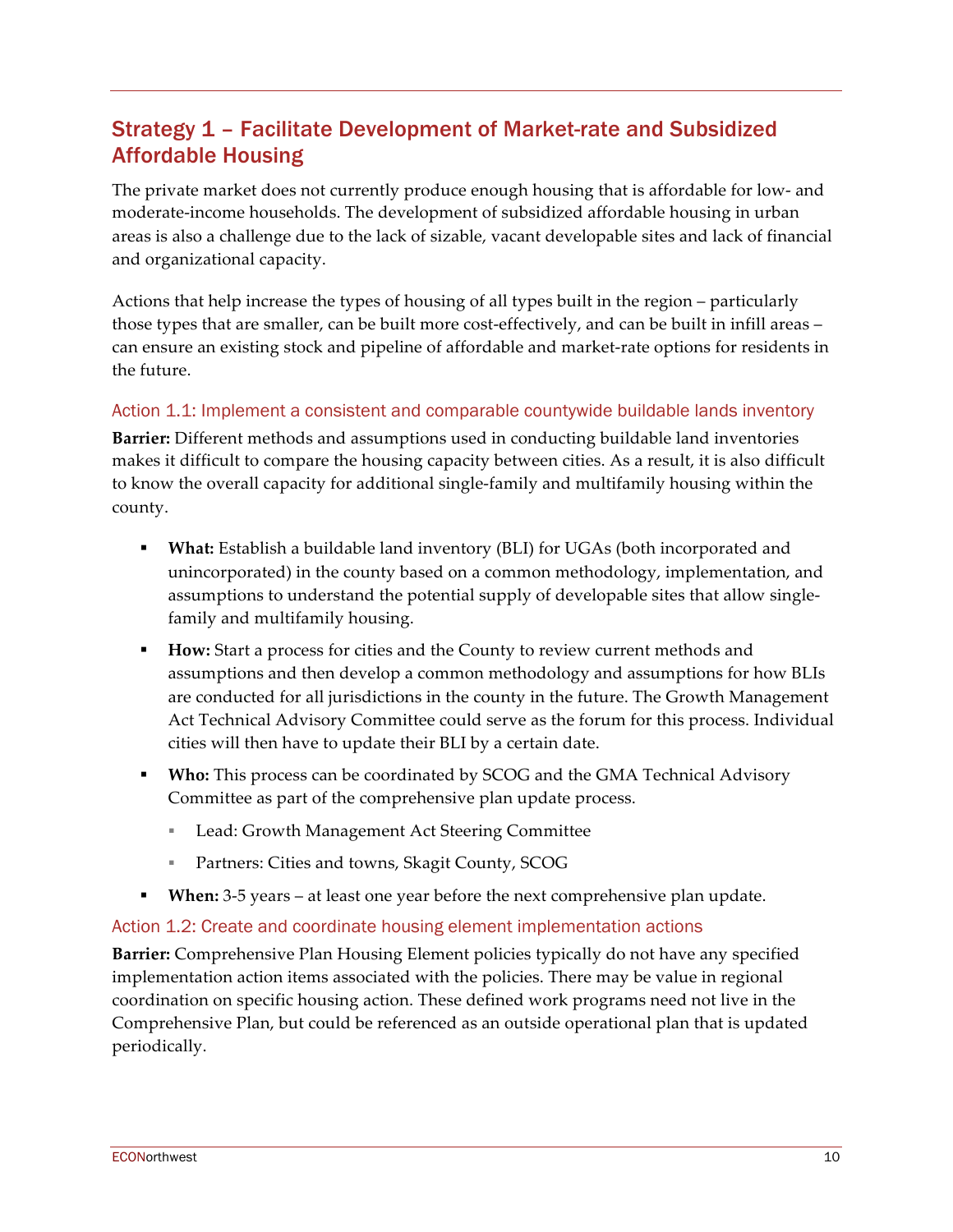- **What:** Review and identify housing policies and how they are being implemented. Develop and coordinate implementation actions to address policies among jurisdictions with common issues.
- § **How:** In advance of updating jurisdictions' comprehensive plans, coordinate the creation of implementation action and priorities for similar housing strategies among jurisdictions.
	- § As part of updating jurisdiction's Housing Element, individual jurisdiction should identify possible implementation actions for each policy that can be included in the jurisdictions annual work program.
	- § Jurisdictions then should meet and identify similar policies, priorities, and common implementation actions, such as supporting the development of accessory dwelling units, and update their plans have coordinated housing policies and actions.
	- In addition, cities can communicate the importance of housing production and the implementation actions with a consistent message to constituents.
- § **Who:** Jurisdictions planning under the GMA.
	- § Lead: Skagit County, Anacortes, Burlington, Mount Vernon, and Sedro-Woolley
	- Partners: SCOG
- § **When:** 5-7 years

### Action 1.3: Coordinate future planning within UGAs for annexation

**Barrier:** Much of the sizable and vacant land is in unincorporated UGAs, particularly for a few cities. Often, the lack of an orderly annexation process, infrastructure, and/or appropriate zoning limit the ability of these areas to develop at urban densities.

- **What:** The development of infrastructure to support development is a costly and timeconsuming process. Coordinating planning, infrastructure development, and zoning changes will facilitate the develop at urban densities and form, which is required under the Growth Management Act. Ultimately, cities should ensure an adequate and orderly process exists that will allow areas to annex into the city.
- **How:** Individual cities can create plans for infrastructure improvements and zoning changes and develop strategies for the annexation of UGAs or parts of UGAs into city limits.
- § **Who:** Affected cities and Skagit County
	- Lead: Cities
	- § Partners: Skagit County
- § **When:** 1-3 years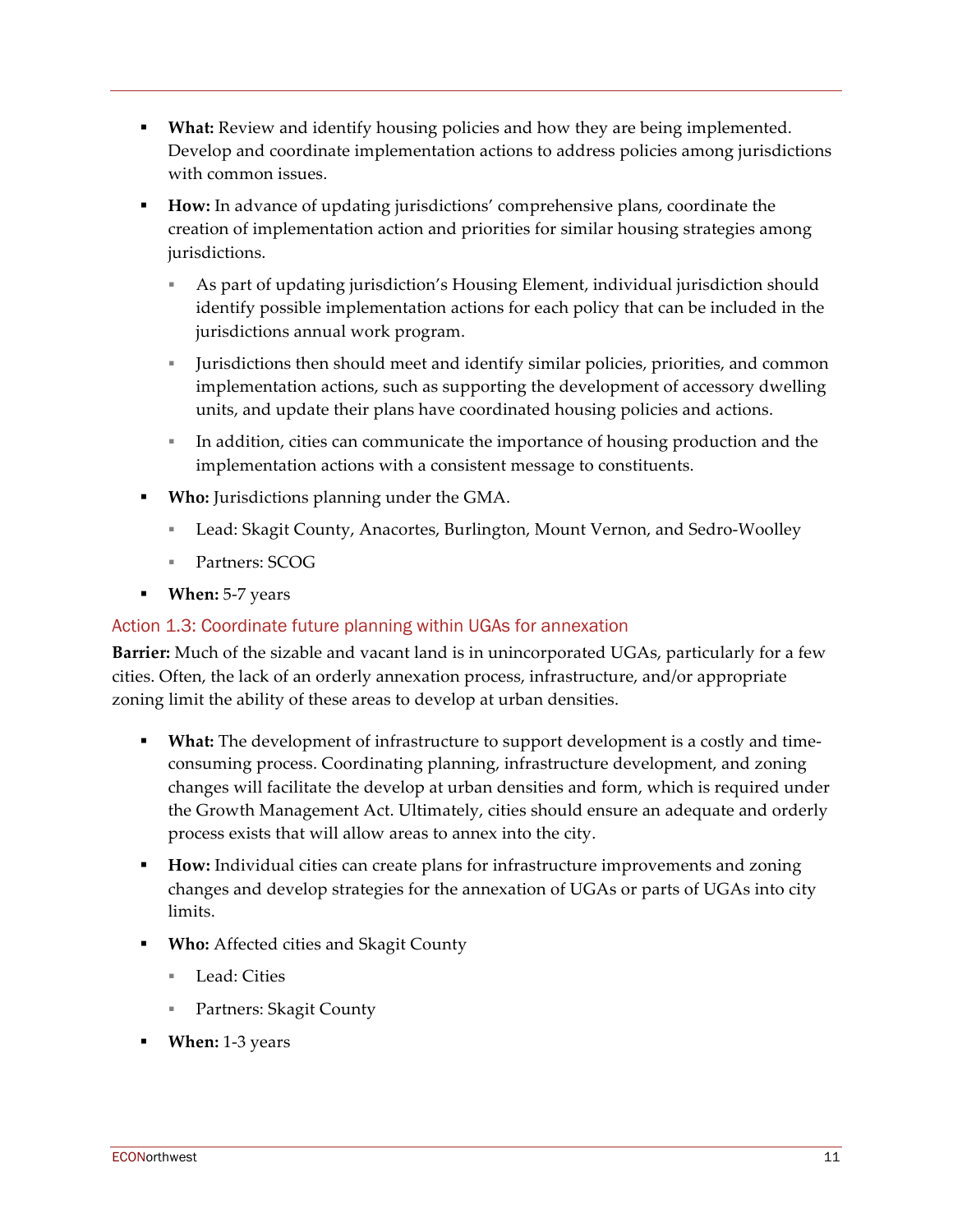### Action 1.4: Evaluate development regulations to allow more housing types in more areas

**Barrier:** There are a limited number of sizable, vacant sites – particularly for multifamily or affordable housing – within incorporated areas of the county.

- § **What:** Identify sites and areas that could accommodate more housing development where current zoning or development regulations, such as lot size requirements, limit the development potential of those sites. Consider changes to these regulations to allow housing of different types and scales. Also, consider implementing by-right zoning, which streamlines the approval for developments that meet existing development requirements.
- § **How:** Engage in a planning process to update zoning regulations.
	- § Start a public conversation around the need for and location of multifamily housing.
	- § Begin by focusing on specific subareas that currently do not allow multifamily housing that are near employment concentrations and transit service or other desirable locations. Explore mixed use zones that include multifamily housing.
	- **EXECT** Initiate comprehensive plan amendment process and update development regulations.
- § **Who:** Cities
	- Lead: Anacortes, Burlington, Mount Vernon, and Sedro-Woolley
	- Partners: None
- § **When:** 1-5 years

### Action 1.5: Develop coordinated policies for infill development among all cities

**Barrier:** Many of the development opportunities within city limits are on lots that already have structures on them. As a result, most cities in Skagit County are looking for opportunities to realize more infill housing development.

- **What:** Cities can collectively explore potential "missing middle" housing options (i.e. small-lot homes, duplexes through 4-plexes, accessory dwelling units, townhouses, and more dense garden apartments) and form zoning regulation to support the development of these housing types.
- § **How:** Engage in a planning process to update zoning regulations, potentially as part of the same public conversation and process evaluating zoning.
	- § Start a public conversation about housing needs and the role of "missing middle" and multifamily housing in affordability and housing needs.
	- § View and possibly tour existing missing middle housing options.
	- § Create and share implementation action and regulation for infill housing development among cities.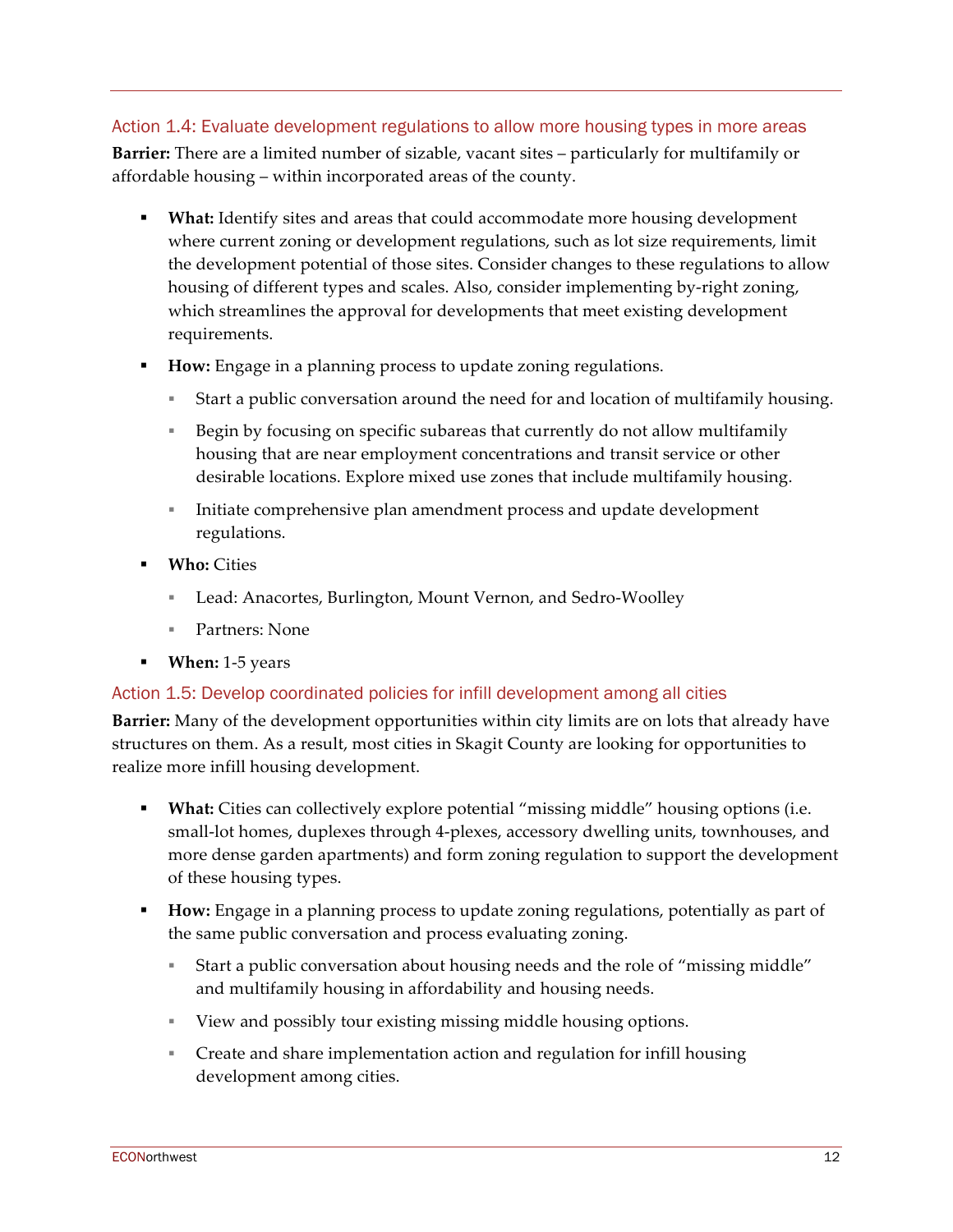- § Initiate comprehensive plan amendment process and update zoning regulations.
- § Coordinate on the use of the multifamily property tax exemption to support the building of market-rate and affordable housing. They will need to consider the targeting to areas, specific product types, and whether to use the 8- or 12-year program.
- § **Who:** All cities
	- Lead: Anacortes, Burlington, Mount Vernon, and Sedro-Woolley
	- § Partners: All cities
- § **When:** 1-3 years

#### Action 1.6: Identify, assemble, and prepare sites for subsidized affordable housing

**Barrier:** There is a lack of sizable, vacant, and low-cost sites for subsidized affordable housing.

- § **What:** Identify sites under public ownership that provide an opportunity for inclusion of subsidized housing as part of the project concept. Analyze redevelopment opportunities and their scale and prioritize the best opportunities.
- **How:** Start with one site, one project.
	- § Solicit "Phase 1" proposals that include identification of project concept and partners.
	- **Example 1** Incentivize the development of affordable housing, possibly by making predevelopment funds (source to be determined) and free/reduced-cost site available to projects that incorporate both.
	- § If site is not already under public ownership, consider applying for balance of State CDBG funds (except for sites in Anacortes and Mount Vernon, which are Entitlement Communities) for site acquisition.
- § **Who:** Cities, nonprofit affordable housing developers, and housing authorities
	- Lead: Cities and Skagit County
	- Partners: Nonprofit affordable housing providers and housing authorities
- § **When:** 1-3 years

#### Action 1.7: Enhance development potential of current sites owned by nonprofits and faithbased entities

**Barrier:** Some existing sites owned by nonprofits or faith-based entities could physically accommodate housing or more housing than currently on-site.

§ **What:** Expand housing opportunities for lower income households on sites already owned by nonprofits or faith-based entities. Engage in proactive, team-based problemsolving to identify constraints and how to address them.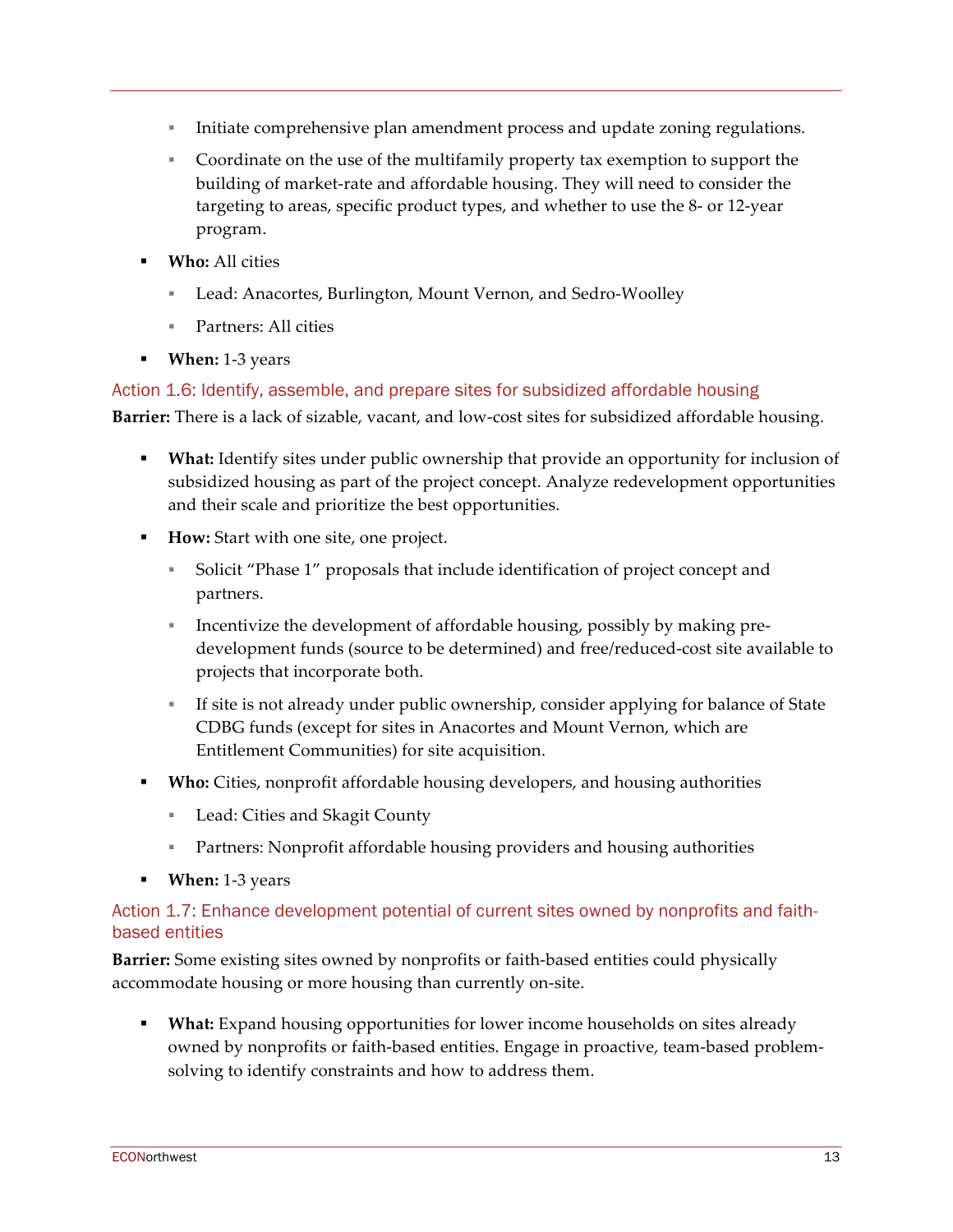- § **How:** Collaborate to identify opportunities and select an initial site in which to pursue the development of additional housing.
	- § Inventory sites currently owned by nonprofits and faith-based entities.
	- § Build community support and develop an outreach plan for potential sites.
	- § Select one or more sites to serve as prototypes for this effort. Identify those that are potential sites for affordable housing development (i.e. willing owner, site could physically accommodate more housing, is properly zoned, etc.), and prioritize development opportunities. One potential early candidate is Skagit Council Housing site in Mount Vernon.
	- § For the prototypes, identify the barriers preventing development, especially ones involving development regulations. Engage in proactive, team-based problemsolving that includes jurisdictions, site owners, and affordable housing developers to create solutions. Update zoning regulations if necessary.
	- Start the development process to design and build on the site.
	- § Repeat for additional high priority sites with willing owners.
- § **Who:** Affordable housing providers (nonprofits and housing authorities) and faithbased entities.
	- Lead: Individual affordable housing provides that own property.
	- Partners: Appropriate jurisdictions, which may need to amend the comprehensive plan and/or zoning.
- § **When:** 1-3 years

### Action 1.8: Incentivize the development of multifamily housing

**Barrier:** Multifamily housing development may not be financially feasible given current values and high constructions costs. Also, existing development codes are often not currently set up for incentives to be utilized effectively.

- § **What:** Create a menu of incentives that address identified barriers that jurisdictions can offer to encourage multifamily housing and/or projects that include affordable units. Cities may also need to review incentives they currently offer and determine if they are effective or if they need to be modified.
- § **How:** Determine specific market issues for development of multifamily housing in appropriately zoned area.
	- § Consider incentives that would specifically address these barriers. One option is the 12-year multi-family tax exemption program (MFTE) within incorporated areas with a population above 15,000, which includes Anacortes and Mount Vernon. Other options include reductions for parking requirements, infrastructure requirements, permit or impact fee waivers or density bonuses.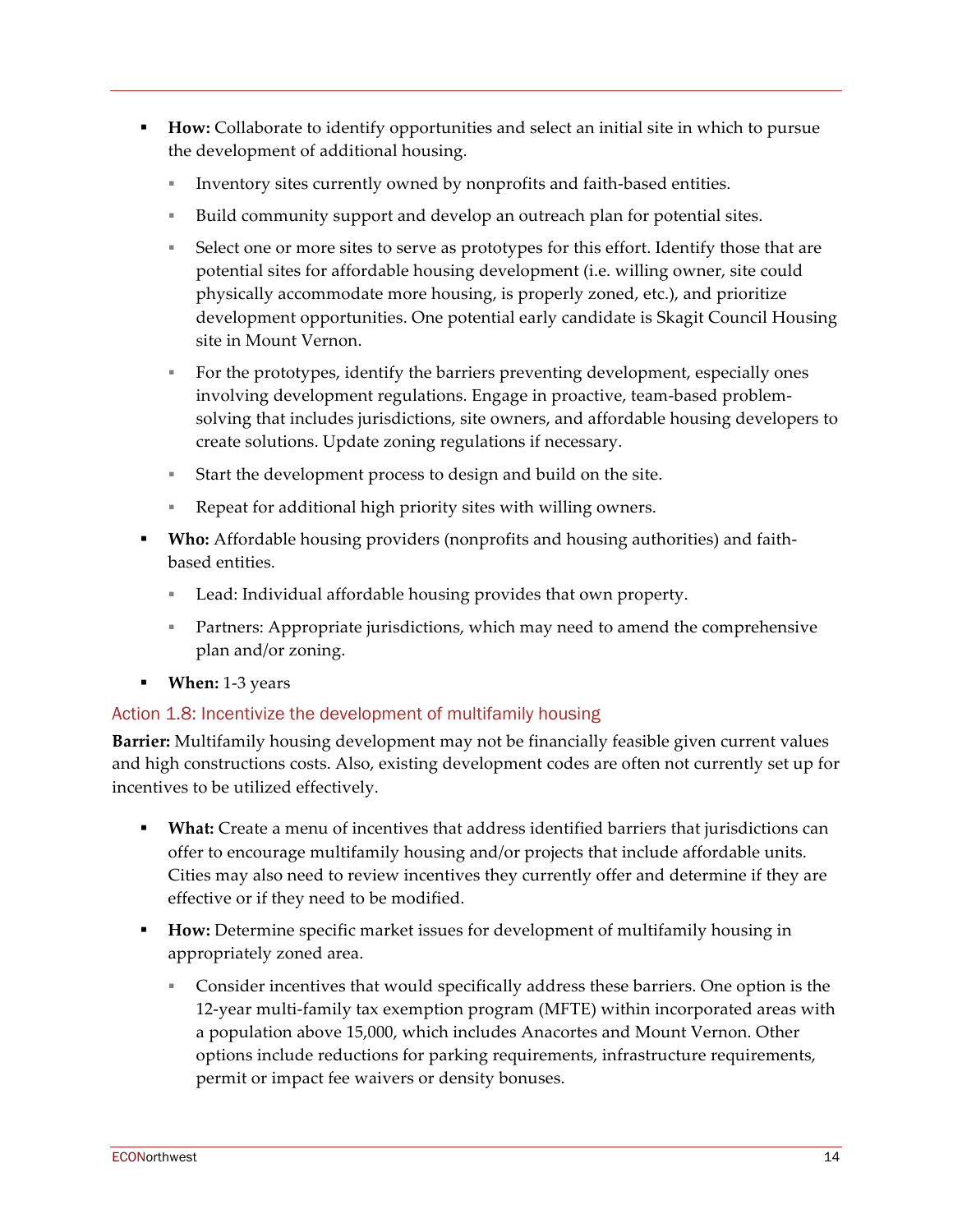- § Work with elected officials to create a menu of options and the implementation of those option.
- Calibrate incentives (new or existing) to local market conditions and barriers. Correctly calibrating incentives is a key component of making an incentive program effective.
- § Adopt ordinances and/or zoning changes to allow for the use of the appropriate incentive.
- § **Who:** Cities
	- § Lead: Anacortes, Burlington, Mount Vernon, and Sedro-Woolley
	- § Partners: SCOG
- **When:** Present and ongoing as needed

## Strategy 2 – Build Local Organizational Capacity to Develop Subsidized Affordable Housing

Housing development is contingent on a variety of public and private partners. Creating affordable housing requires the for-profit and nonprofit development communities, as well as government funders, to bring their commitment, expertise and resources for project construction. Under the leadership of the Skagit County Public Health, Skagit County has made a promising start in this direction and the continued leadership of Public Health is needed, along with energized nonprofit/private sector leadership in areas where public sector employees cannot lead, such as in a campaign for a housing levy. This section builds on existing momentum and identifies opportunities to further enhance the region's capacity to develop subsidized housing.

### Action 2.1: Formalize structures for coordination and leadership for governmental and nonprofit affordable housing providers

**Barrier:** Nonprofit affordable housing providers highly value Skagit County Public Health's leadership and facilitation on affordable housing issues, which should continue. However, there is a need for a parallel structure to take on issues that cannot be led by County staff., such as advocating for changes in policy or campaigning for a new property tax levy, local option sales tax, or emergency housing levy.

- § **What:** Formalize a network of affordable housing providers and advocates who are independent of (but have a relationship with) Skagit County Public Health for the purposes of taking on initiatives that cannot be done with local government involvement. Meanwhile, continue to support and better resource planning, facilitation and coordination by Skagit County Public Health.
- § **How:** As needed, re-evaluate committee structure and make changes. The stakeholder committee structure should evolve as new private, public, nonprofit, and faith-based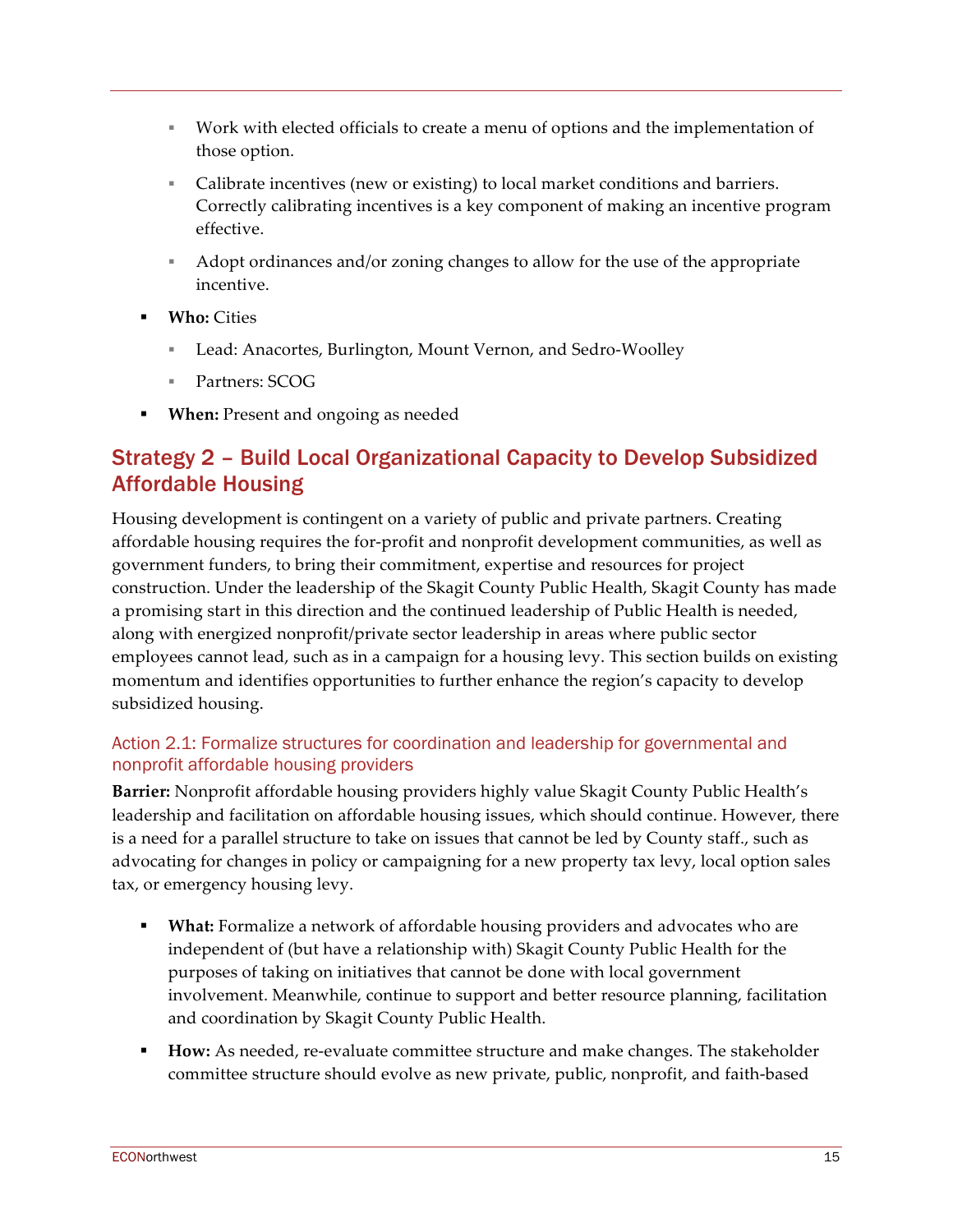partners step forward. The independent network of affordable housing providers and advocates should identify key initiatives (referendums, etc.) and develop an action plan.

- § **Who:** Skagit County, affordable housing providers, and faith-based organizations and businesses
	- Lead: New independent organization or partnership
	- Partners: Nonprofits, housing authorities, faith-based organizations, businesses, Skagit County Public Health, SCOG
- § **When:** 1-3 years

### Action 2.2: Increase local capacity to undertake subsidized affordable multifamily housing development

**Barrier:** Staff capacity at affordable housing providers limits their ability to undertake more housing development projects.

- § **What:** Identify sources of funds that can be used to support housing development capacity-building within Skagit County nonprofits. In year 1, identify technical assistance providers, such as a development consultant or a regional/statewide nonprofit housing developer that is interested in training and partnering with a Skagit County nonprofit. Invite qualified Skagit County nonprofits to submit applications and select one or more organizations for capacity-building assistance. Funds should be used to pay for both the provision of training and for staff time for the Skagit County nonprofit to participate. In years 2 – 3, either continue to provide technical assistance or shift to providing operating support to the organizations that are undertaking housing development or pre-development activities.
- § **How:** Two options for funding:
	- § Option 1: Create a pool of local funds by requesting modest three-year funding commitments from Skagit County and each of the Skagit County cities participating in the HOME Consortium. To create the pool, consider an initial set of three \$60,000 investments over three years---total pool of \$180,000. Funds would be used for both local capacity development as described above and project pre-development loans as described in Section 3.2 below.
	- Option 2: Evaluate the possibility of a local referendum for an affordable housing levy and the capacity needed to conduct a successful informational campaign. Convene a group of affordable housing advocates in the nonprofit, private, civic and faith-based sectors to explore the possibility of a referendum to a housing levy. Undertaking polling on the feasibility of a local levy and the amount of funds that could be raised. If the result is positive, advocate for voter approval of a housing levy. Levy proceeds could be used for technical assistance, operating support, predevelopment loans, gap financing and other needs associated with affordable housing development.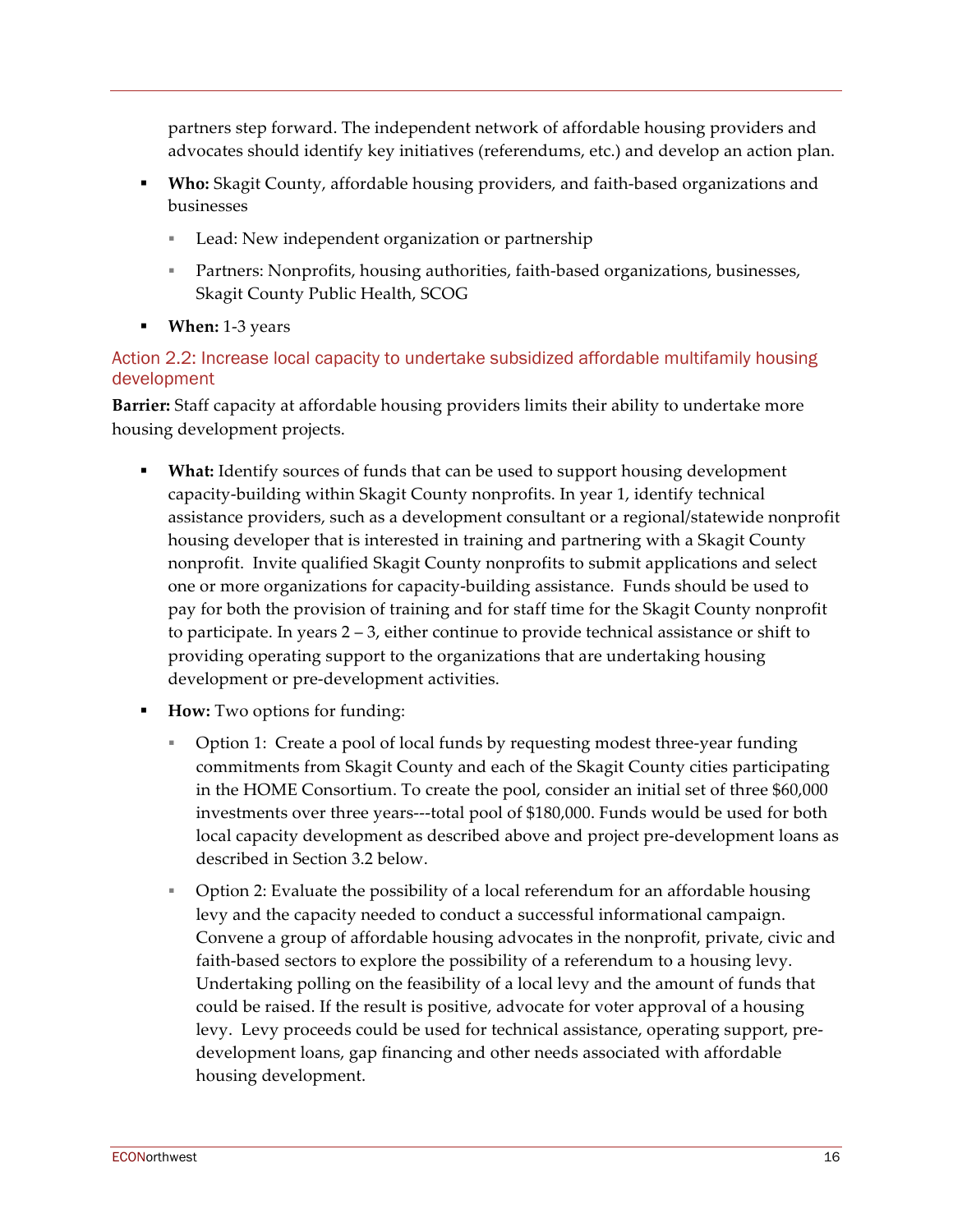- § **Who:** Skagit County Public Health, cities and local and regional housing providers and advocates
	- Lead: Option 1: Skagit County. Option 2: New independent organization or partnership described in Action 2.1 above.
	- Partners: Option 1: Cities. Option 2: Affordable housing advocates in the nonprofit, private, civic and faith-based sectors
- § **When:** 3-5 years

### Action 2.3: Explore innovative development models and developers who create low to moderate income housing without highly competitive federal subsidies.

**Barrier:** One of the key federal subsidies supporting affordable housing development is the nine percent Low Income Housing Tax Credit (LIHTC) Program, a highly competitive resource. For places like Skagit County, Washington State has chosen to prioritize awarding nine percent LIHTC resources to projects where 50 percent of the units provide housing for formerly homeless individuals/households. These projects require an ongoing local source of operating support to help subsidize rents and funds for resident services to help households remain housed. Developing these projects also requires sources of gap financing. The County should continue working on aligning resources to support competitive nine percent LIHTC projects by a nonprofit. However, the County may have to explore other avenues. Some developers are experimenting with models for developing affordable rent-restricted projects with locallyprovided subsidies and support instead of federal support. Currently, Skagit County does not have such a developer, but there are some in other areas of the Pacific Northwest.

- § **What:** Identify and vet affordable housing developers, such as Home First Development in Portland, Oregon, that have a successful track record of developing attractive, durable affordable housing without federal subsidies that can add cost to the project. Focus on developers that can build smaller-scale housing projects appropriate to places like Skagit County. Such developers may require local assistance to fill gaps or reduce development costs to make the projects work long-term. To keep the project local, explore the option of supporting the development of projects that are subsequently owned and managed by a local nonprofit or housing authority.
- **How:** Meet with developers, explore potential sites, subsidies, development opportunities and partnerships with local nonprofits
- § **Who:** Skagit County Public Health and local nonprofit housing developers
	- Lead: Skagit County Health Department
	- Partners: Nonprofit housing developers and housing authorities
- § **When: 1-3 years**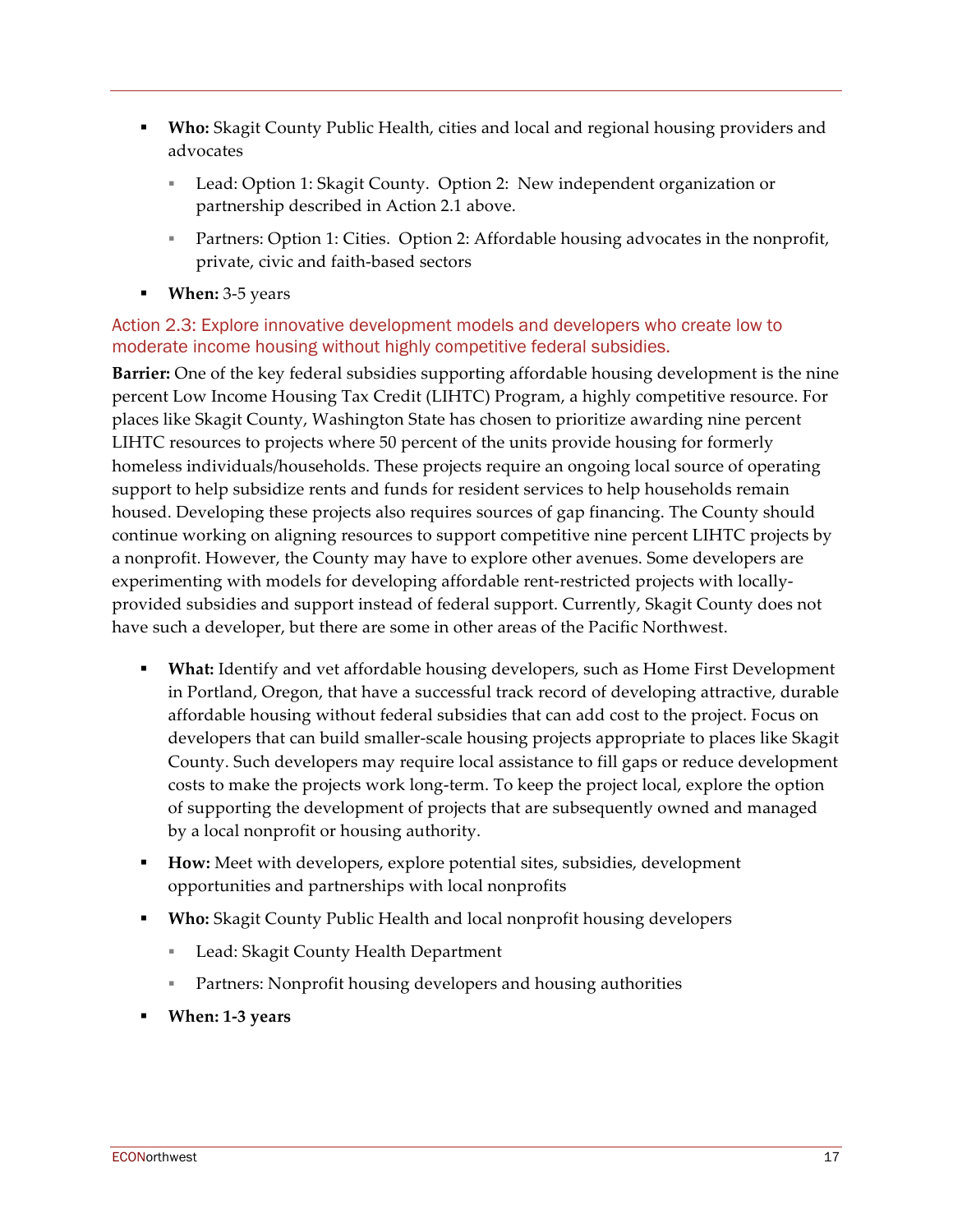# Strategy 3 – Address Funding Needs to Support Subsidized Affordable Rental Housing Development and Operation

The county has a shortage of affordable housing, creating challenges for households with lower incomes. Existing affordable housing communities have lengthy waiting lists for new applicants. Building new income-restricted units is the most direct strategy for addressing the shortage of affordable housing. Targeted assistance for affordable housing development can increase the number of projects that are constructed in a given amount of time.

#### Action 3.1: Provide pre-development assistance for subsidized affordable rental housing

**Barrier:** To initiate planning for a new housing development requires up-front resources to identify and analyze a site and complete a feasibility analysis. This includes reviewing relevant development regulations, developing a preliminary design, investigating environmental concerns, analyzing the market, creating a development budget and identifying potential financing. If the project is developed, these costs can be folded into the permanent financing for the project. However, if the project cannot proceed, the investment in the predevelopment work is lost. Currently, Skagit County lacks this type of high-risk capital to lend to affordable housing providers to jump-start development.

- § **What:** Identify sources of funds to create a revolving loan fund (soft commitments for repayment, depending on project feasibility) that can be used for qualified predevelopment costs associated with specific affordable, rent-restricted projects. Models for this initiative include the Community Housing Fund serving Washington County, Oregon. Funds would be loaned to nonprofits/housing authorities at very low interest rates for a specific term (not to exceed five years) and, if the project is feasible, repaid upon permanent financing. If the project is not feasible, the loan would be forgiven. Potential projects include the proposed Anacortes project, a new project on publicly-owned land, Housing Authority of Skagit County project, or Skagit Council housing project to build more housing on their existing site.
- **How:** The two funding options are the same as those described for Action 2.2.
	- § Option 1: Create a pool of local funds by requesting modest three-year funding commitments from Skagit County and each of the Skagit County cities participating in the HOME Consortium. To create the pool, consider an initial set of three \$60,000 investments over three years---total pool of \$180,000. Funds would be used for both project pre-development loans as described above and local capacity development as described in Section 2.2.
	- § Option 2: Evaluate the possibility of a local referendum for an affordable housing levy and the capacity needed to conduct a successful informational campaign. Convene a group of affordable housing advocates in the nonprofit, private, civic and faith-based sectors to explore the possibility of a referendum to a housing levy. Undertaking polling on the feasibility of a local levy and the amount of funds that could be raised. If the result is positive, advocate for voter approval of a housing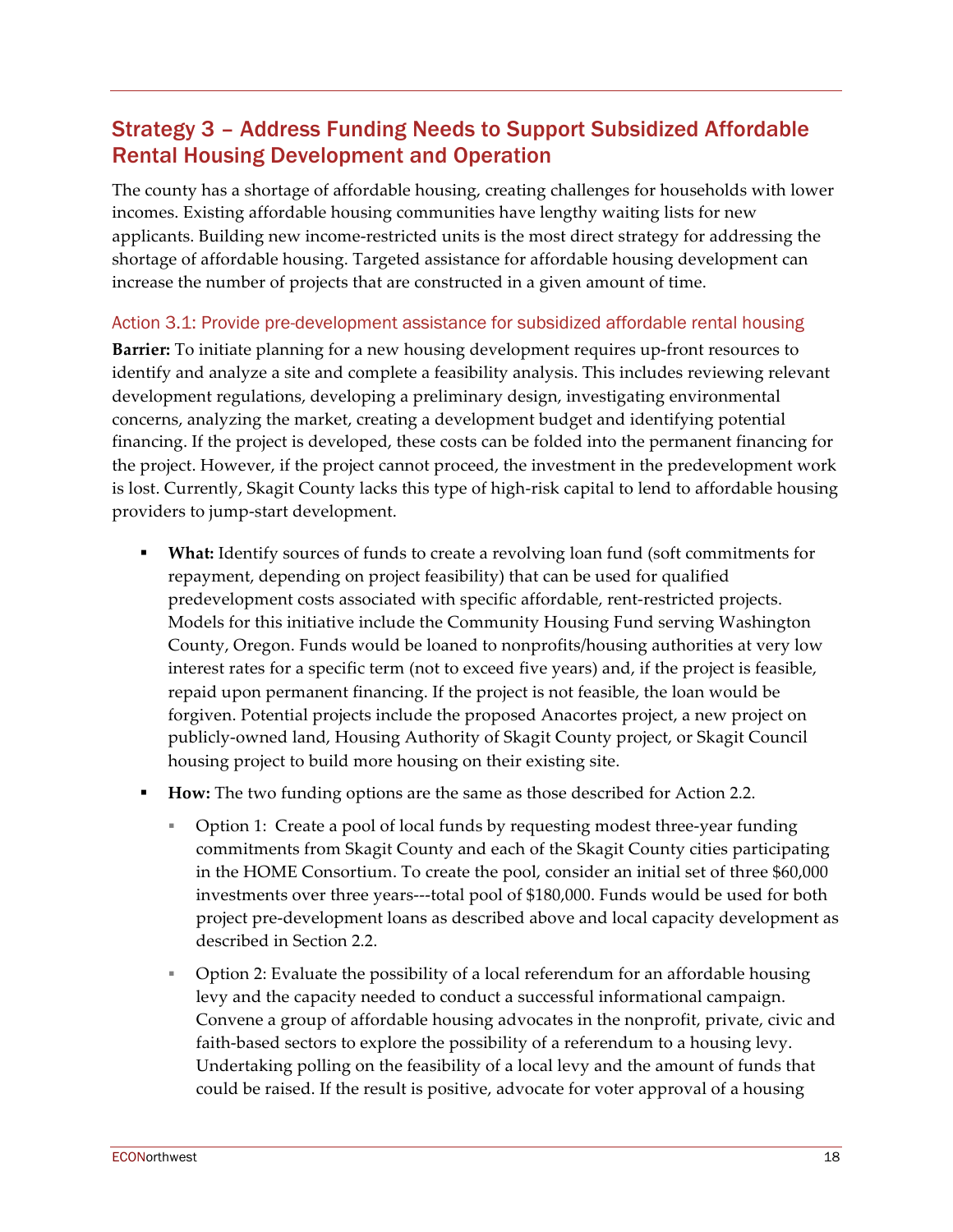levy. Levy proceeds could be used for technical assistance, operating support, predevelopment loans, gap financing and other needs associated with affordable housing development.

- § **Who:** Skagit County Public Health, cities and local and regional housing providers and advocates
	- Lead: Option 1: Skagit County. Option 2: New independent organization or partnership described in Action 2.1 above.
	- Partners: Option 1: Cities. Option 2: Affordable housing advocates in the nonprofit, private, civic and faith-based sectors
- § **When:** 1-3 years

## Action 3.2: Provide gap financing for subsidized affordable rental housing

**Barrier:** Subsidized affordable housing projects require gap financing to deliver rents that are affordable in the long-term because the income derived from affordable rents can only support a limited debt payment on a conventional loan. Thus, other permanent financing sources in the form of grants or deferred/modified payment loans are required to fill the "gap" between development costs and other investments in the project (e.g., bank loan, owner's equity, donated land, deferred developer's fee, etc.). Proceeds from a future housing levy could be used for this purpose. However, identifying multiple sources both increases the pool of funds if a levy is approved and provides an alternative (although a much smaller one) if it is not approved. If a levy is pursued, the leadership must come from outside local government, as public employees are prohibited from being involved in campaigns.

- § **What:** Identify potential local sources, including an initiative to support a housing levy for Skagit County, to support gap financing for affordable rental housing projects.
- § **How:** Two funding options:
	- § Option 1: Evaluate the possibility of a local referendum for an affordable housing levy and the needed capacity to conduct a successful informational campaign. Convene a group of affordable housing advocates in the nonprofit, private, civic and faith-based sectors to explore the possibility of a referendum to a housing levy. A housing levy is the most likely source for gap financing because of the amount of funds that it can raise.
	- § Option 2: Consider pooling resources from jurisdictions to create a pool to support gap financing on a project-by-project basis, as needed
- § **Who:** Skagit County Public Health, cities and local and regional housing providers and advocates
	- Lead: Option 1: New independent organization or partnership described in Action 2.1 above. Option 2: Skagit County.
	- Partners: Option 1: Affordable housing advocates in the nonprofit, private, civic and faith-based sectors. Option 2: Cities.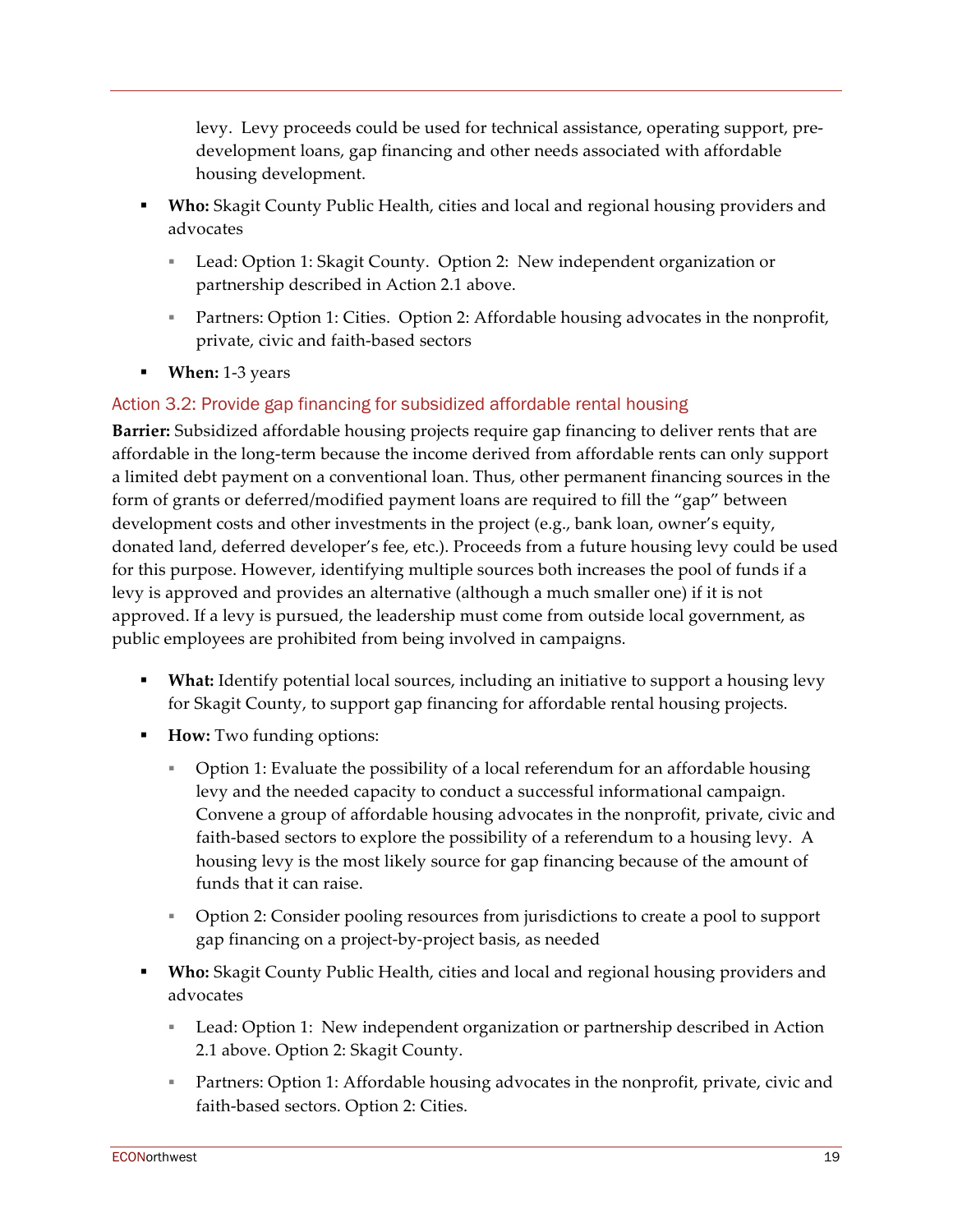### § **When:** 1-3 years

### Action 3.3: Identify sources of operating support for subsidized affordable rental housing

**Barrier:** Housing to serve extremely low-income households (those with incomes at or below 30 percent of AMI) requires ongoing operating subsidies, which are more difficult to obtain than construction subsidies and financing. To be competitive for state nine percent LIHTC funding, 50 percent of the units in a proposed project must be for formerly homeless households (typically extremely low income).

- **What:** Identify ongoing sources of funding to support operating housing developments with units for extremely low-income households.
- **How:** Explore the possibility of project-basing some housing vouchers. This initiative is especially relevant now, when a growing share of households newly receiving vouchers are unable to utilize them because they cannot find housing to rent or are losing their housing due to rent increases. Some Skagit County voucher holders are "porting out" moving to a lower-cost area and taking their voucher with them, which results in the effective loss of the voucher to Skagit County.
	- § Identify and address any added costs of administration relating to project-basing vouchers.
	- Consider impacts on existing wait list of project-basing some vouchers.
- **Who:** Governmental and nonprofit affordable housing providers
	- Lead: Skagit County Public Health and Housing Authority of Skagit County
	- Partners: Nonprofit affordable housing providers
- § **When:** 1-3 years

### Action 3.4: Identify sources of funding for services for households who require permanent supportive housing

**Barrier:** Some households require case management and other support services to stay housed. Identifying long-term funding sources for services can be challenging.

- **What:** Examine the opportunities presented by the Medicaid Transformation Project of the Washington State Health Care Authority.
- § **How**: Look at opportunities for support through Initiative 3 of the Authority's Medicaid Transformation Project and the Foundational Community Supports Program. While it does not provide funding for room and board, this program does provide services that help individuals get and keep community housing, including wrap-around supports that assess housing needs, identify appropriate resources, and develop the independent living skills necessary to remain in stable housing.
- § **Who**: Skagit County Public Health, Skagit County Community Action, Pioneer Human Services, Compass Health, Catholic Community Services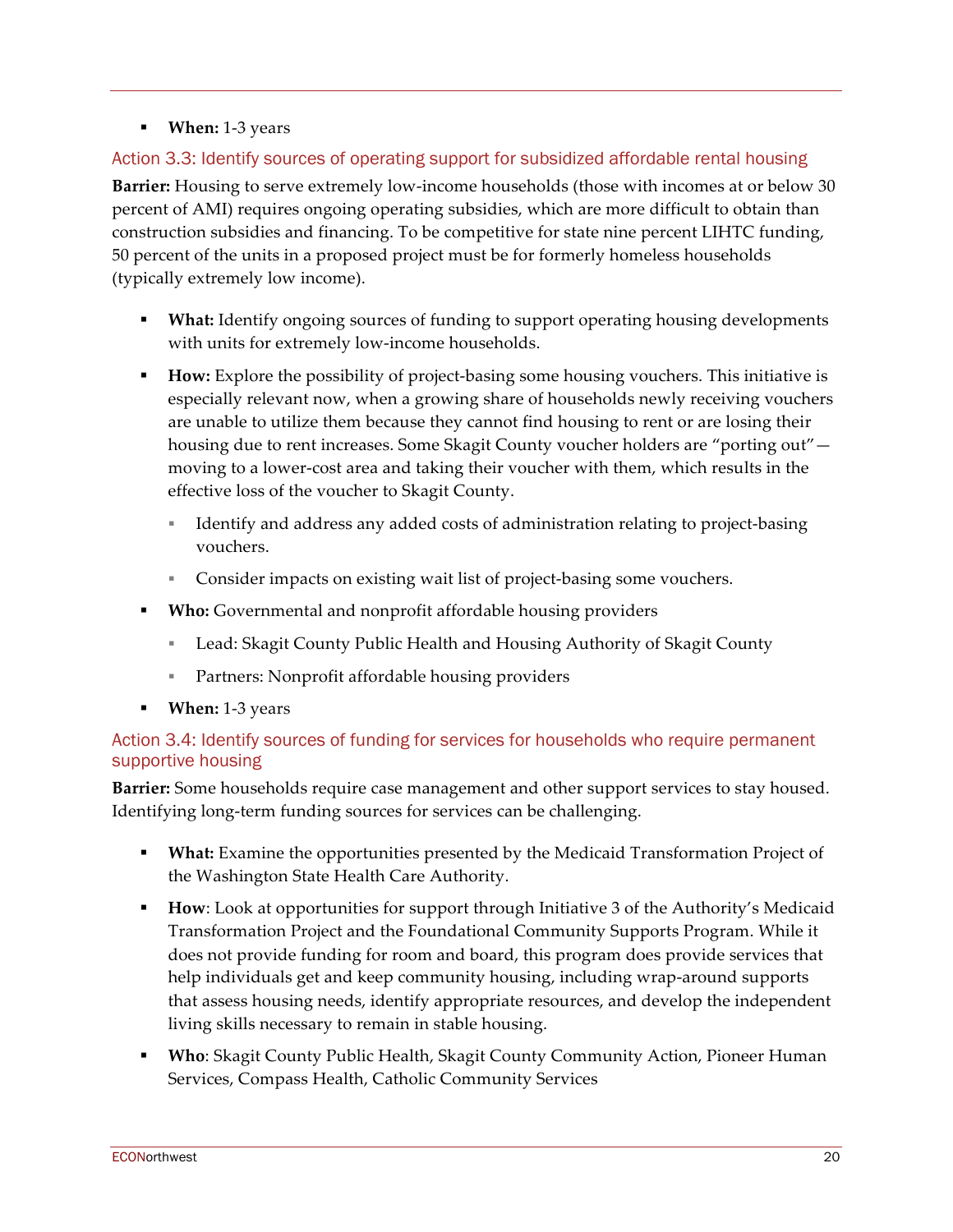- Lead: Skagit County Community Action, Pioneer Human Services, Compass Health, Catholic Community Services
- Partners: Skagit County Public Health
- § **When**: 1-4 years

# Strategy 4 – Support Housing Rehabilitation and Preservation

The existing stock of housing affordable to low- and moderate-income households is an important asset. Maintaining this stock of affordable housing is a foundational strategy to ensure these units are not lost, thus decreasing the stock of affordable housing. Finding funds for housing rehabilitation is a challenge, particularly for housing that is affordable and does not have high rental income. Financial support for subsidized and unsubsidized housing maintenance can help keep these units in the housing stock and in good condition.

### Action 4.1: Rehabilitate existing subsidized housing

**Barrier:** Maintenance of existing subsidized housing is costly and competes with funds for other affordable housing uses.

- § **What:** Identify rehabilitation needs of existing projects owned by housing authorities or nonprofits.
- **How:** Apply for state CDBG Balance of State funds for rehabilitation and/or contact Mount Vernon and Anacortes about these needs. Identify source of funds to administer CDBG grant, if it is received.
- § **Who:** Governmental and nonprofit affordable housing providers
	- Lead: Skagit County Public Health could convene the discussion on this topic. The Housing Authority of Skagit County has one property in Burlington that may be a candidate for rehab; other nonprofits or housing authorities may have properties as well.
	- Partners: housing authorities and nonprofit housing developers
- § **When:** 1-3 years coordinate with Action 4.2 to ensure that competing applications are not submitted.

### Action 4.2: Rehabilitate existing, unsubsidized affordable housing

**Barrier:** Much of the existing housing affordable to low- and moderate-income households is in privately-owned, unsubsidized multi-unit buildings, single family homes, or manufactured housing. Some of these units may be in poor condition and in danger of falling into further disrepair and eventually being demolished or redeveloped.

§ **What:** Identify programs that can be used to maintain existing housing structures that are unsubsidized but affordable to low- or middle-income households.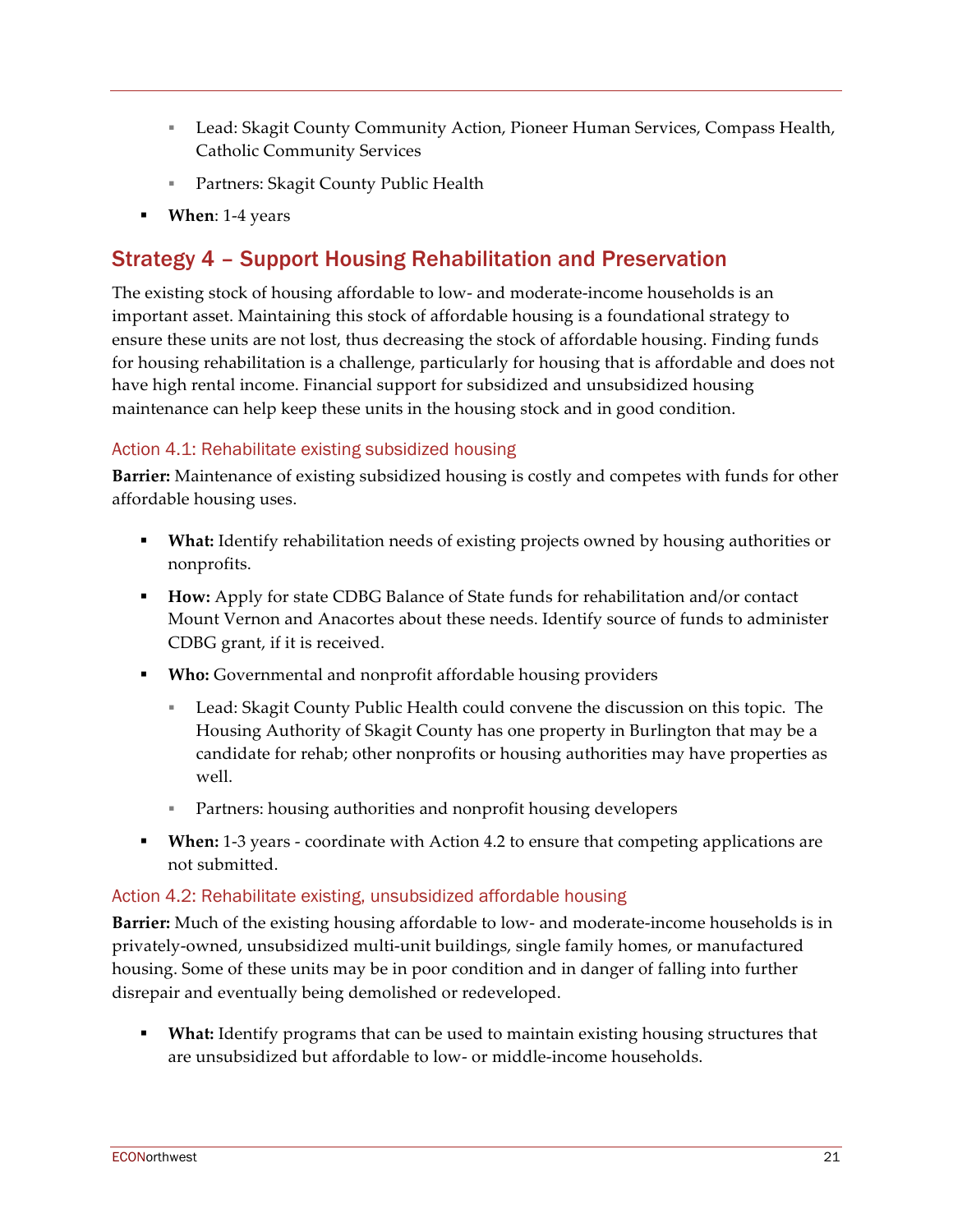- § **How:** Bring together existing agencies involved in weatherization and rehabilitation to discuss:
	- § Possible future applications to state for CDBG funds for expanded countywide rehabilitation program and funding to support the administration of the program.
	- § Possibility of creating a special program for critical repairs to manufactured housing, which represents a significant portion of the unsubsidized affordable housing stock in the county.
	- § Aligning existing weatherization programs with potential new housing rehabilitation funds to support preservation of existing lower-cost housing. Some homes are at risk of further deterioration and becoming uninhabitable due to a need for a new roof or foundation that cannot be addressed by existing weatherization funds alone.
- § **Who:** Skagit County Public Health, Housing Authority of Skagit County, Community Action of Skagit County, Skagit Habitat for Humanity.
	- Lead: Skagit County Health Department
	- Partners: Housing Authority of Skagit County, Community Action of Skagit County, Skagit Habitat for Humanity
- § **When:** 1-3 years coordinate with Action 4.1 above to ensure that competing applications are not submitted.

#### Action 4.3: Preserve subsidized housing with expiring affordability restrictions

**Barrier:** Some of the county's subsidized housing is at risk of losing its income restrictions. If a project were to lose its restrictions, rents could be raised, tenants could be displaced, and the county's inventory of subsidized affordable housing stock would shrink. Skagit County Public Health has developed a list of these properties. There are nine properties at risk of losing their subsidies through 2024. These units are typically privately owned by the developers that built the housing with the assistance of HUD or state bond financing in prior decades.

- § **What:** Preserve expiring use subsidized housing projects.
- **How:** Recruit developers to preserve them.
- § **Who:** Skagit County Public Health
	- Lead: Skagit County Public Health
	- Partners: Current and future owners of subsidized housing projects
- **When:** 1-7 years